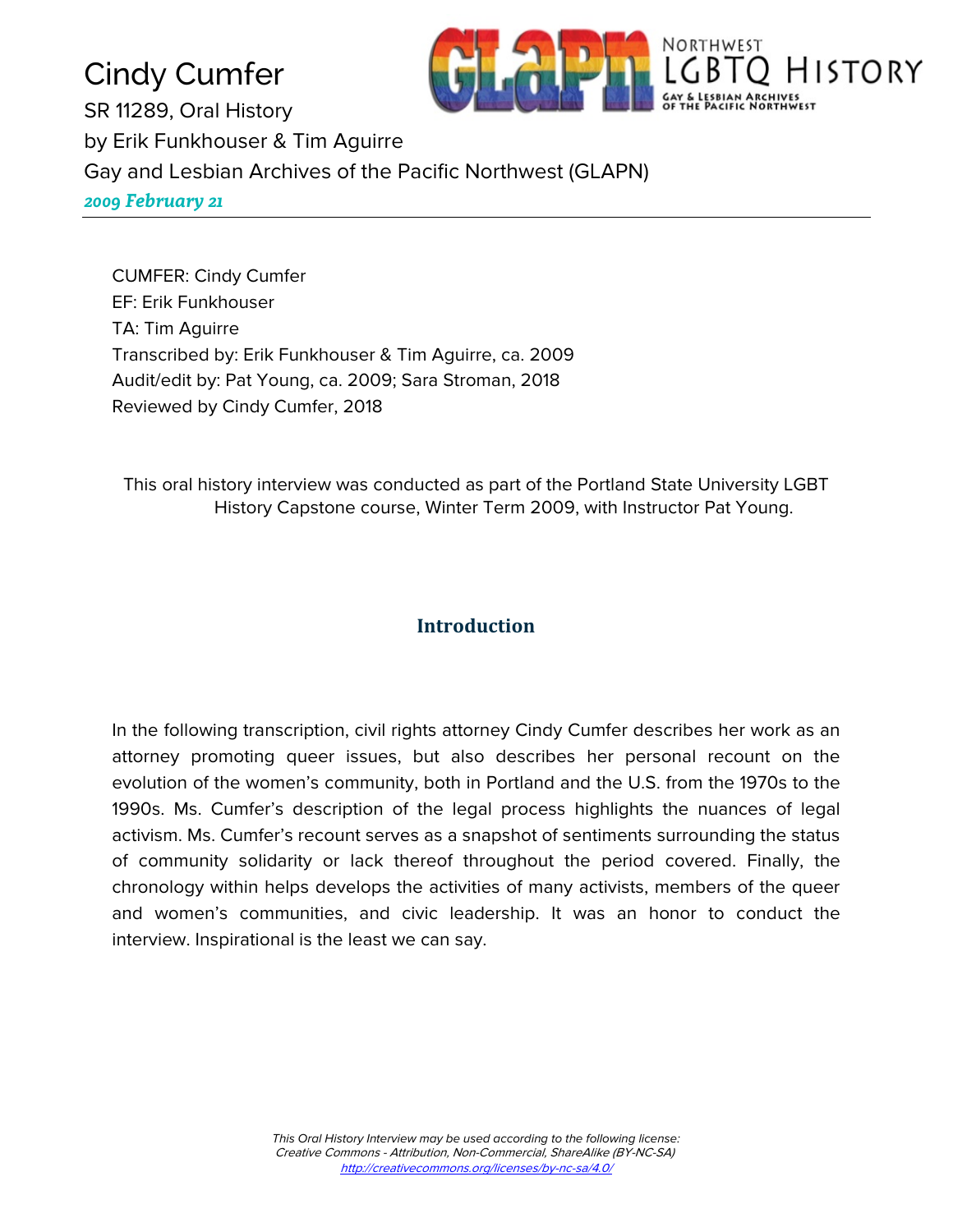# **Interview** *2009 February 21*

EF: What is today's date? Is today the 21st?

CUMFER: Yeah.

TA: Yes.

EF: Okay. So, it's February 21st, it's 10 A.M. I'm Erik Funkhouser.

TA: I'm Tim Aguirre.

CUMFER: I'm Cindy Cumfer.

EF: And we're conducting our interview for the oral history for the Oregon Historical Society. So, we can, kind of, let you just freewheel and tell us about you and your professional career and your experience in Oregon. Or we can just let you go for a while and start asking questions; whatever you want.

CUMFER: Okay, well maybe I should ask, are you planning to transcribe this entire thing? Or are you going to edit and do things like that?

EF: Generally, yeah.

CUMFER: Hmm, okay. Well, let me figure out what it is you're trying to do, 'cause here's my life and overview in Oregon and then I'm not sure which pieces you're interested in.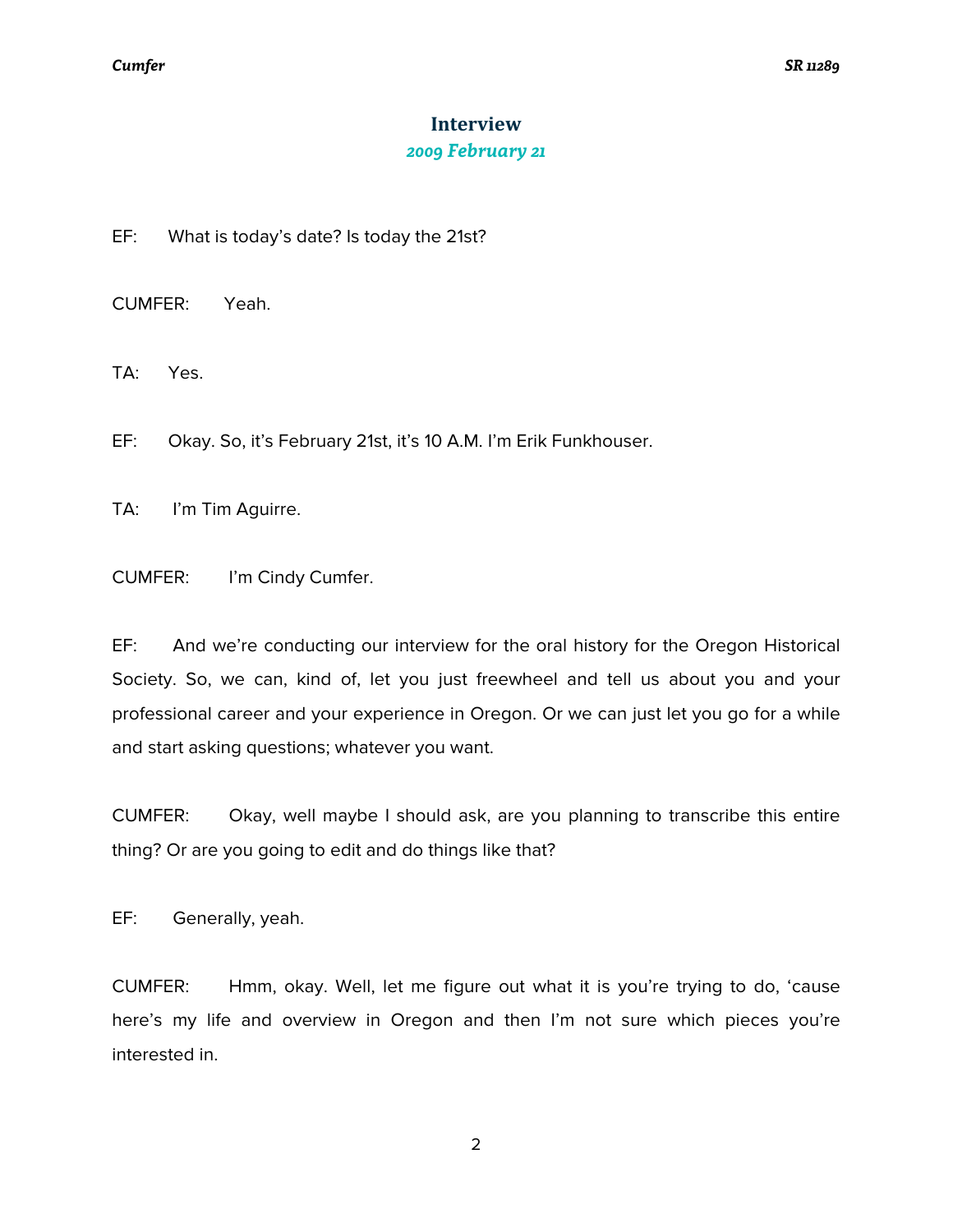I came, first, in 1970 and went to a gay liberation meeting and was very interested in this, and that was a big part of why I came back to Portland in 1971 after I graduated from college. So I was really actively involved in the, sort of, women's part of Gay movement. From then, I don't know, really up until - well, I've never felt uninvolved. I was certainly less involved later.

But, the 1970s was a really interesting time, for me. I mean, in terms of, I think, something that gets overlooked a lot. So, I don't know if that's what you want to talk about. I went back to law school in the mid-1970s and then did a lot of legal work as well as other kinds of work, you know, after that. So, I'm not quite sure what you're aiming for.

EF: Well, if you think  $-$  if  $-$  well, the one thing that we have specifically in mind is we definitely want to hear about the adoption case, was one thing that they had specifically asked we get into. But other than that, whatever you think would be pertinent to historical record for the community, just go that direction.

CUMFER: Okay, well, let me - then let me start [Laughs] in 1970.

So, I came to Portland in the fall of 1970 and I was very interested in hooking up with gay liberation or gay people or whatever, because I'd already, I'd come out a couple years before. And when I got here, there was an underground paper called Willamette Bridge, I think, (it was sort of the alternative paper) and they had a column about feminism, which is something I hadn't been that much interested in until that point, and gay liberation, which I was very interested in. And those columns were written by Holly Hart, who had just, apparently, graduated from Reed not too much before and was sort of their feminist and their openly gay person who wrote. So, that was - it was great because that was really the best way for somebody like me to hook up with what was going on. And at that point there was a lot of gay liberation stuff happening in Portland, both men and women's.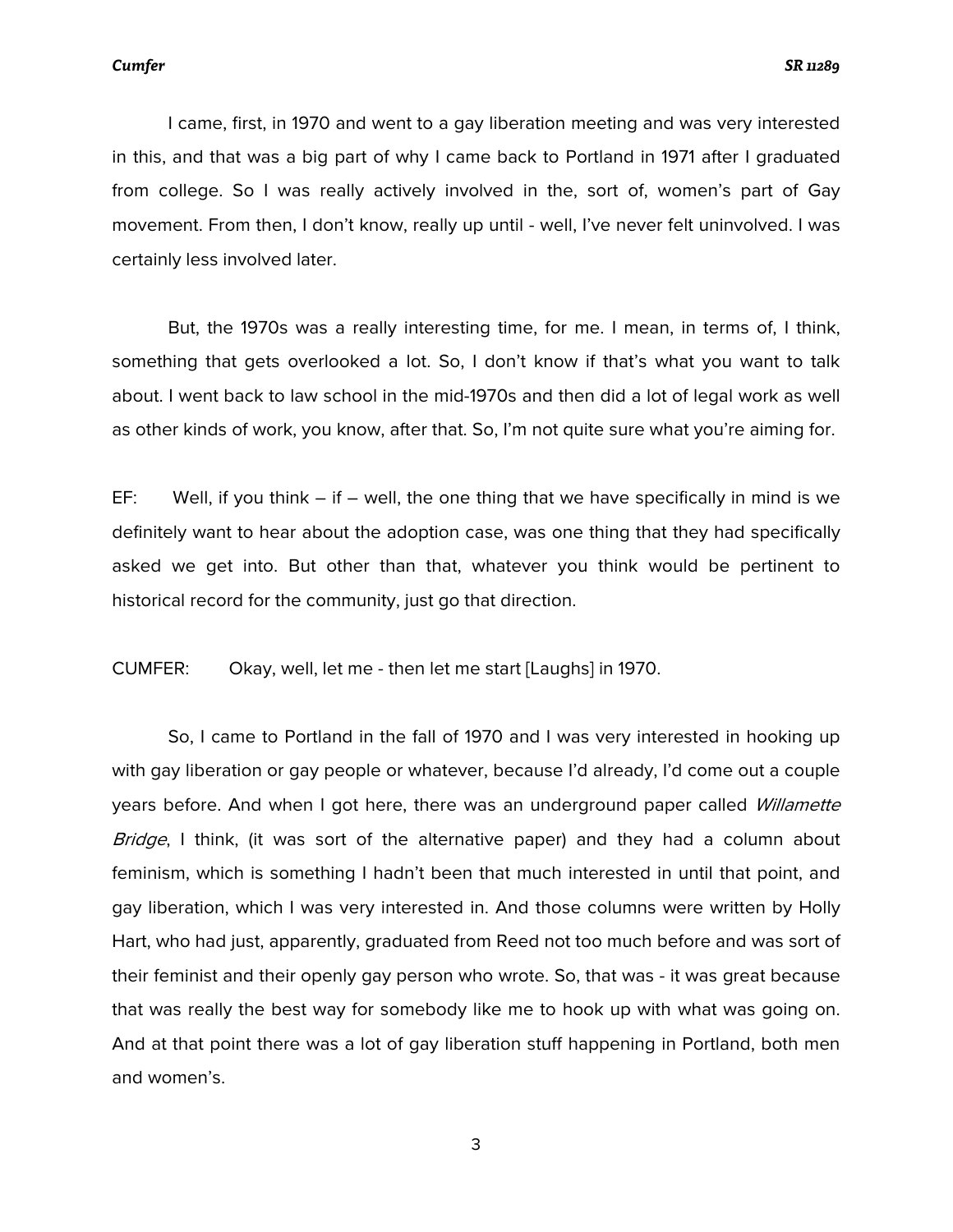*Cumfer SR 11289*

And so, I went to a meeting for women that was held at Centenary-Wilbur Church, which is over on, like, about Southeast, I don't know, 8th and Ankeny, or somewhere in that area. I guess there was a pretty liberal minister who was letting the church be used for all kinds of counterculture things and including this. And that was really, for me, it was really kind of an exhilarating and terrifying experience, 'cause I felt like it was the first time, I'd come out to my friends, but it was the first time I was doing something public with strangers. You know, 1970 was not the safest time to do that. And to go into a church and do it, it was quite a big deal for me.

But I went to this meeting and it was wonderful. I met some people there that actually, some of them are still around. But I had a job, I was here with my college roommate and we had a job where we worked swing shift and I wasn't able to get back to any of the other meetings at that point in time. We were here until December. So I did at one point get a hold of Holly Hart, 'cause I'd been reading all her stuff in the paper and then talked with her one day, just 'cause I was sort of [Laughs] desperate to talk to somebody. And she was very kind and talked to me for a couple hours.

So then I left, went back, graduated from college. Actually went back to college and started gay liberation on my campus in Florida. And then in June graduated, and in June of 1971 came back to Portland, 'cause I loved Portland. I loved it. The community was here. I loved the city. I loved everything about Portland, at least a lot about Portland. So I came back.

And when I got back, I think I got here in time for maybe the last edition [Laughs] of the *Willamette Bridg*e, if that's what it was called, and they were just about to go out, but they did mention, and a lot of the gay stuff had seemed to have vanished, openly gay activity, but they did mention that gay women met at a restaurant called The Stomach in downtown Portland on Tuesday nights. It was a vegetarian restaurant, or a natural foods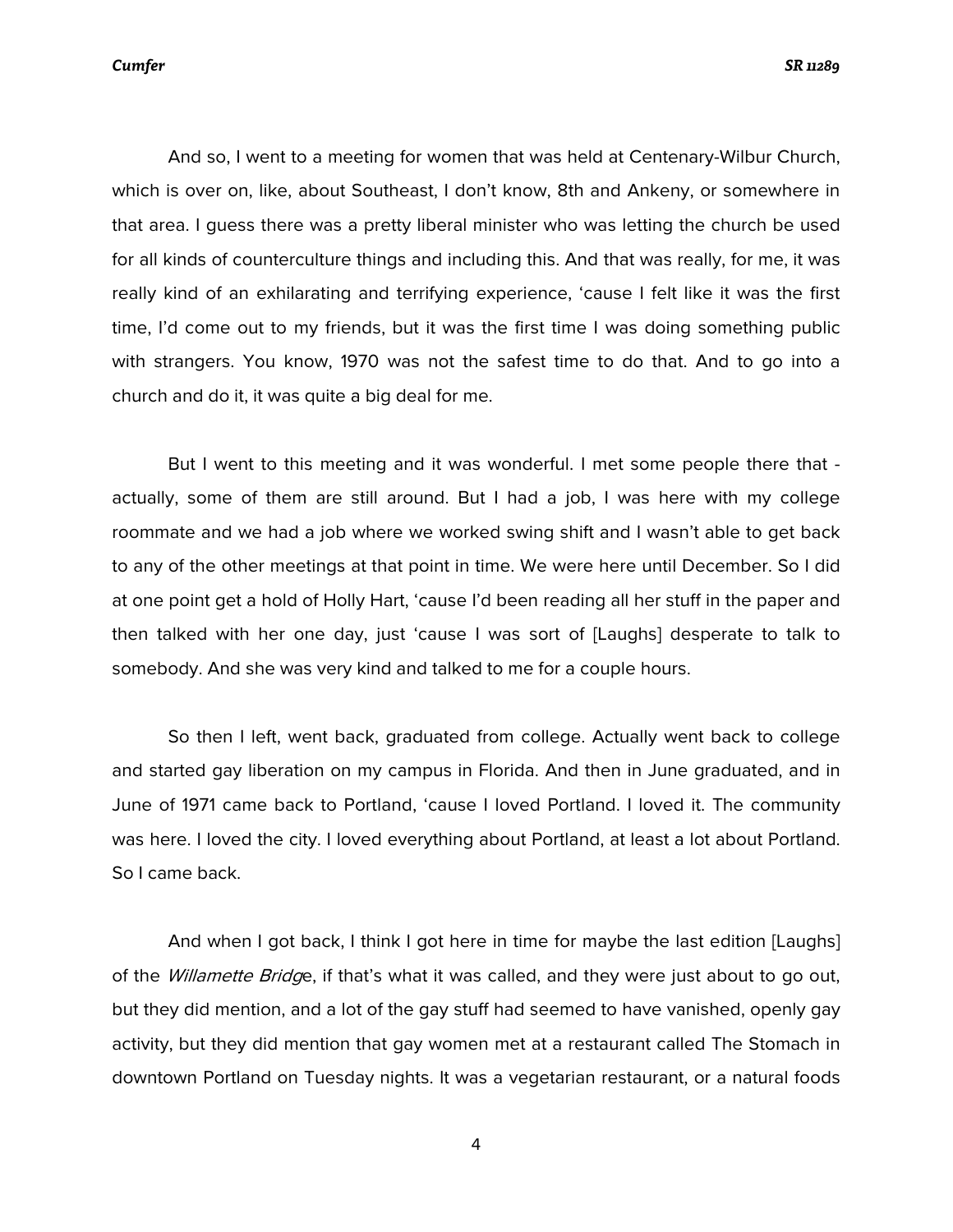restaurant or something. So I did go down there. It's a good thing I got here just in time to find that out, so I starting going to this meeting and that's where I really met a lot of people, a lot of women. Many of them, like me, had graduated from college and were coming here, and it was just kind of a social way to meet people. And from there I just kind of hooked up with various people and got into, sort of, a series of collective households [Laughs] and all these things that we did in the 1970s.

And, okay, so I guess the next thing relevant to - well, so, women, although The Stomach restaurant folded at some point, I don't know, I think in the early fall, and so those event [stopped] happening. But then a number of women started playing basketball together on Friday nights, and then afterward we'd go to one of the women's bars downtown, or one of the bars that became a women's bar, you know, and hangout.

And, so anyway, we talked and we felt like, somebody - we ought to do something to revive gay liberation. So we, sort of, held a meeting, and we were pretty, I don't know, ignorant, there was lots of us who were interested. And so we, sort of, let all our friends know and then we also put flyers in the bars. There were several bars that allowed women to come. There were a lot of men's bars and most of them wouldn't let women enter, but there were a few that did. And then there was one or two bars that was, one that was a women's bar and another that was sometimes a women's bar. And, what's now Darcelle's, was then called Demas tavern, and Walter allowed women to come, too. So, there was, like, a few places. So we also put up in the bars.

In January, so we had this meeting, we didn't know how many people would come, but about 60 people came. 60 women came, I'd say. And it was interesting, 'cause it sort of split, I'd say, about half and half, between people like me who had been kind of college educated and were here from sort of that stream, and then women who came in through the bars who were probably more working class and just in a different set of, sort of the older set of norms about butch/femme, and just sort of a different set of rules.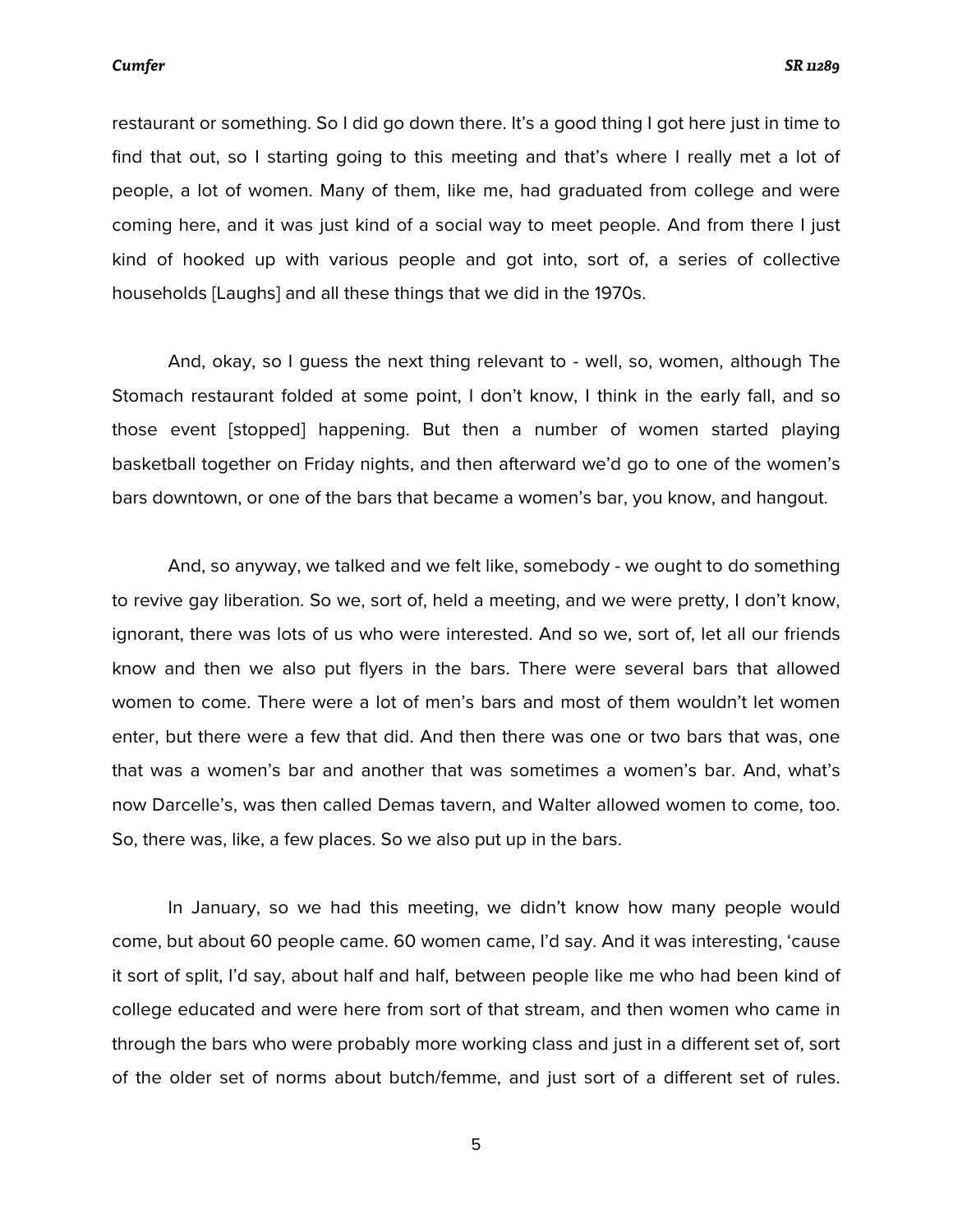'Cause those are really - it was an interesting meeting and it was an interesting group. But we all felt, we really - I think everybody was really excited about the meeting.

And so, we continued on for probably about six months, this group met in various formats. We did some fundraisers and Walter, who's also Darcelle, let us have a fundraiser at Demas Tavern; we did a big one there. And we had a little house for about a month that was in Goose Hollow that was a gay women's house. I don't remember what we called ourselves but it might have been the Gay Women's Caucus. But then the landlord, I don't know if it was because were gay or - but he said he had a nephew or somebody who wanted the house so he threw us out. [Laughs]

And so by then the summer was coming and this was, like, the early 1970s and, you guys aren't old enough to remember this, but, things being what they were, various people dispersed and went to the country or did whatever they were doing. So it kind of lapsed. But, so, this was 1970, too.

So, meanwhile though, there had been a number of women starting to organize around other kinds of things. And at this point a sort of, I'd say, the kind of gay movement and the feminist movement, which was not all gay by any means, the sort of radical wing of the feminist movement really were staring to come together. And, there had been a lot of fights in the, sort of, traditional NOW [National Organization for Women] movement about lesbianism and what feminists thought of that, and so on. But there were, sort of, a lot of women were starting to embrace it and see this as, like, we had some common cause.

So, really, kind of what happened after that is there was less specifically lesbian oriented things. It was called a women's community, and that was mostly gay. But there were activities, like, there was a group of women interested in starting a women's bookstore. And the two or three people who started it, I'm not sure any of them were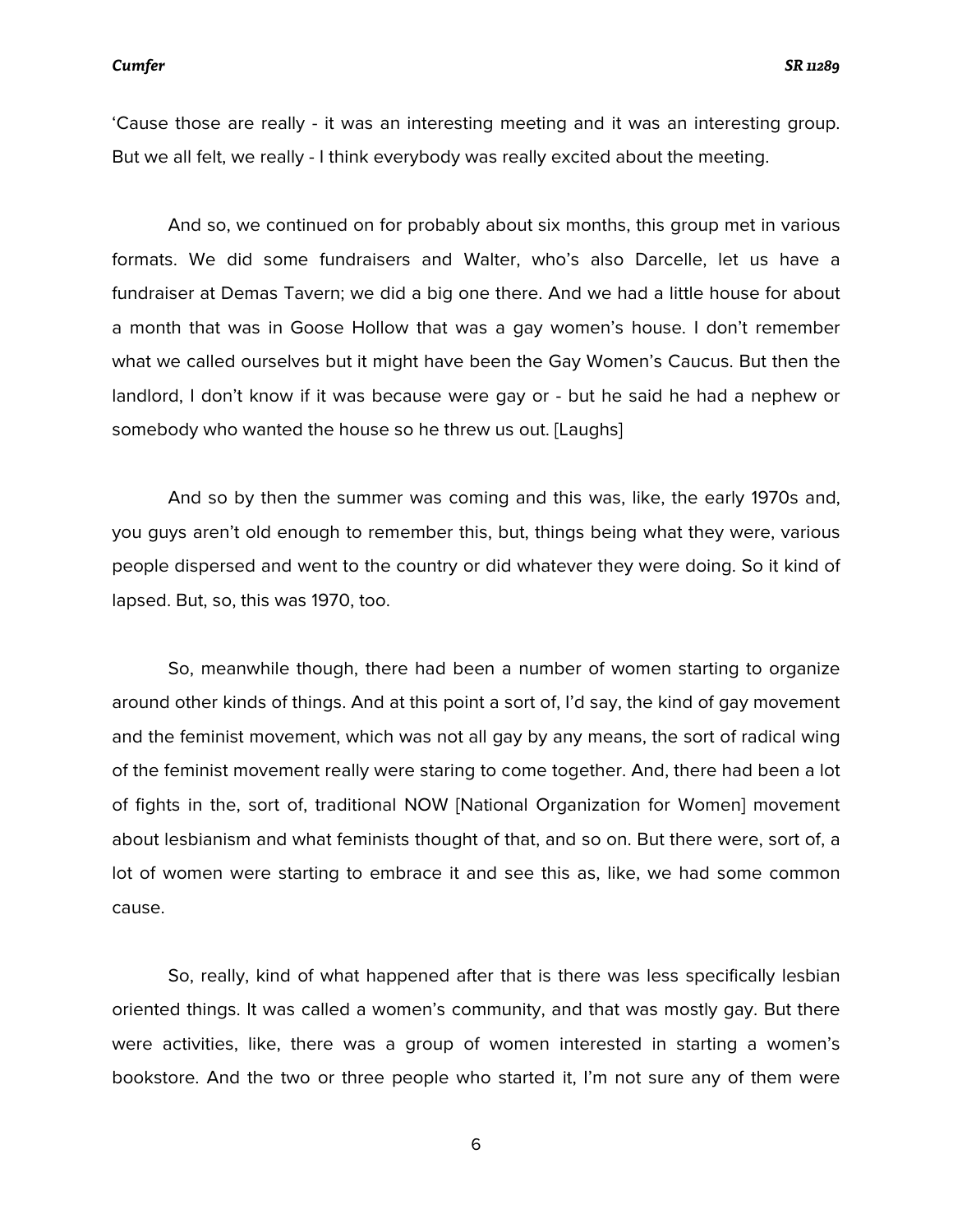gay, but they were very open, and pretty soon it was kind of a mixture of about half and half gay and heterosexual women, who were all interested in doing this bookstore.

There was another group of women interested in starting a women's resource center, and there was another, also from the sort of radical side of the women's movement and a lot of lesbians, and there was another group of women who wanted to start a women's garage, who were mostly lesbian. And so the three of us tried to figure out a way, three groups tried to figure out a way to find one building that could house all this. And after a lot of looking, we kind of concluded that we probably weren't going to find a building that would work for a bookstore, garage, [Laughs] and a resource center. But, we, so we settled on the resource center and the bookstore things together and we got a space down on Southeast Grand, just north of Belmont.

And so that was there for several years, and the bookstore was really quite a success and so was the women's center. And we had some very cool events there. Well, we had a grand opening and there was some poetry read and somebody published the booklet of poetry, there was some women who were doing women's printing, you know, and all this kind of stuff. And so, they published this book of the poetry, which was quite good. And, we used that as a fundraiser, and then the bookstore was making money, and then so on. So, let me think of where I was going to go from there.

Well, so anyway, that was kind of quite thriving for - at some point in 1974 I went to law school, but for the next, you know, that couple of years, it started – I think it opened in 1973 and it went on in that location for several years. During the time I was there, the women's resource center was organizing various events and we would latch on, ('cause we didn't have that much money) but we would latch on to groups like Portland State and the new Women's Studies Department that were bringing speakers to town.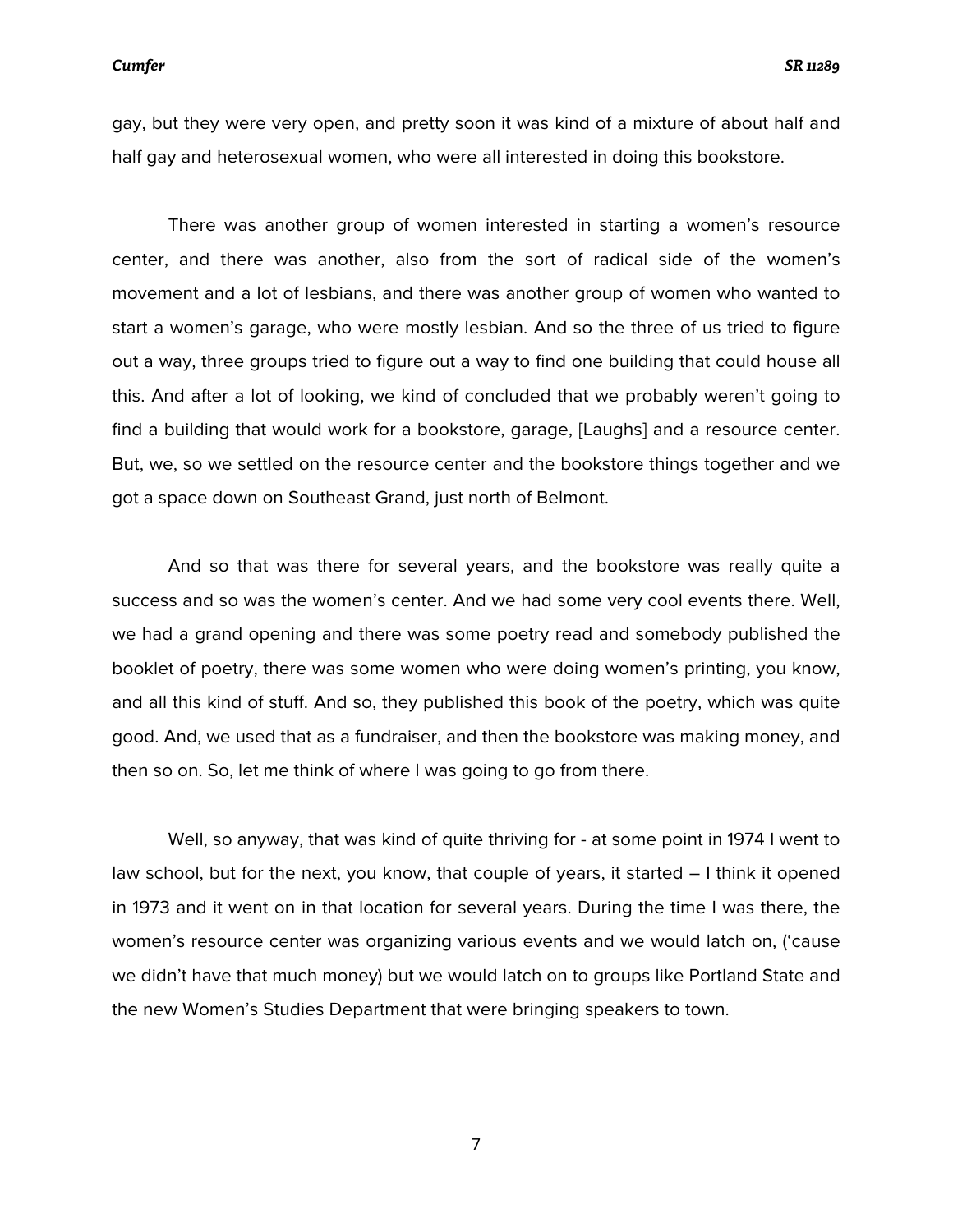So we had Peggy Burton, who was fighting a - she was a gay teacher in the Salem area who'd been fired and Charlie Hinkle took her case, you know, and litigated it. And she came to one of our potluck dinners and spoke, and talked about her case.

Adrienne Rich was in town once, 'cause Portland State brought her, so she came over. She's a poet. I don't know if you know who she is; a well-known women's poet, lesbian poet, I guess. Came over and was part of our potluck.

And then, Del Martin and Phyllis Lyon were in town one time, and so they came over. You know who they are?

EF: We've heard about them, I can't….

CUMFER: Oh! Wow! Well, okay, they founded, well, back in the 1950's, some of the first organized gay movements in the United States were - the first one probably was the Mattachine Society, which was found in about 1950 in Los Angeles area, by an excommunist named Harry Hayes, I think. And it was mostly men but there were some women. And, so, then Del Martin and Phyllis Lyon were a couple who were living in San Francisco and I think, initially, they were part of the Mattachine Society and then they decided they should do something for women.

So, in about 1955 they founded a group called Daughters of Bilitis, and they weren't particularly communist, so, I think, their orientation was probably slightly more mainstream than the initial orientation of Mattachine Society, although that changed too. But anyway, so they were - but they managed to reach women all over the country; almost all of them in the closet, I think. And they had a publication called The Ladder which had stories about women and poetry and things like that. And so that went on - I don't when that died out but it was going on still in the 1970s. So, they were reaching women from really all over the United States who were in the closet, or in small towns,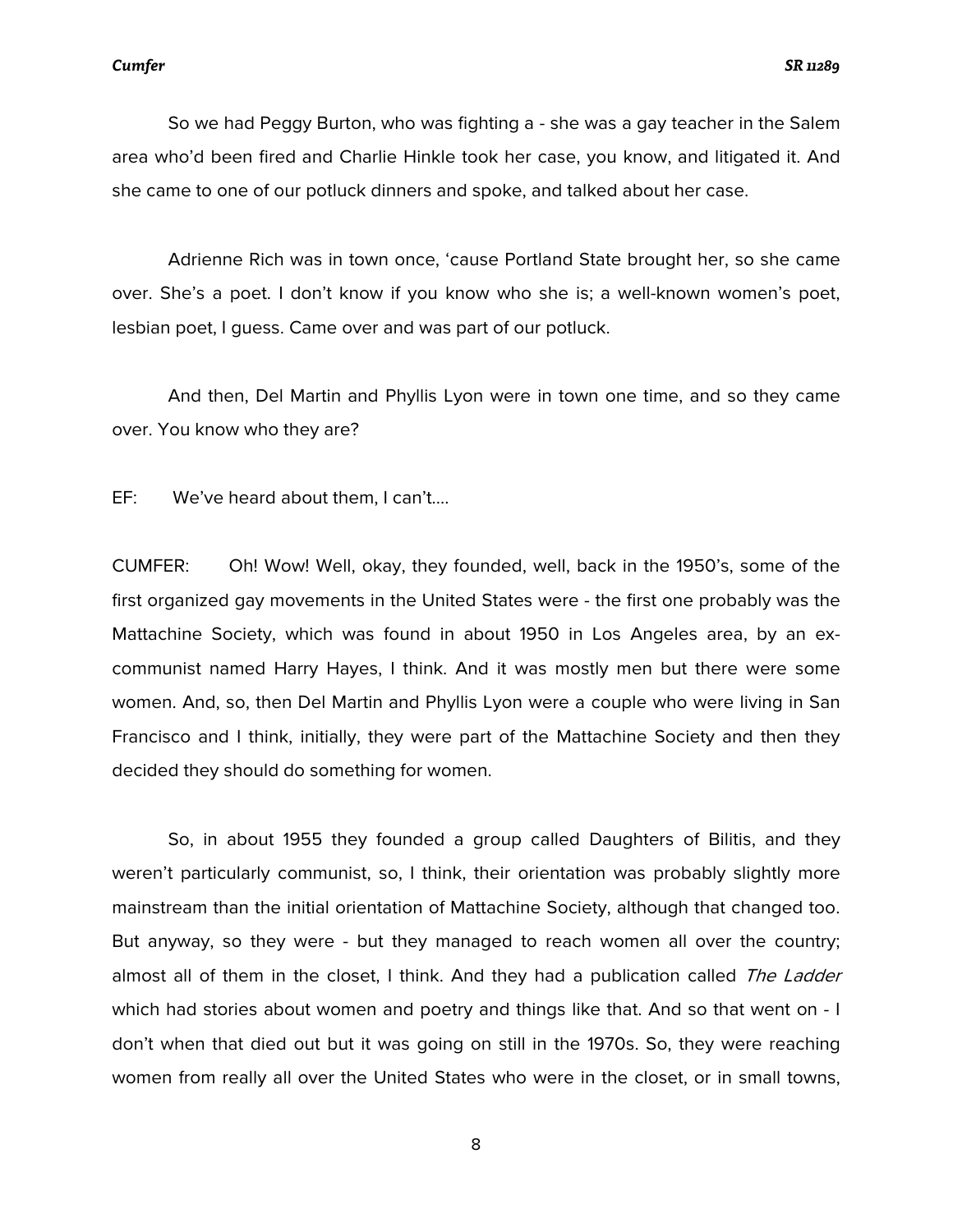*Cumfer SR 11289*

and had nobody and were going to kill themselves but they heard about this group and blah-blah. So anyway, they were quite fabulous. They were, kind of, really well known just for having done that 'cause, you know, who's going to do that in 1955.

So, and so then, in the 1970s they wrote some books about - I don't remember what they were called, but about being a lesbian and so on. So, they were published by New York type presses, so they were quite well known. They were very prominent in the – so they were still together. One of them, I think it was Del Martin, died this past year. And, there was an article in *The Oregonian* about it 'cause they'd been involved in the gay marriage movement in California. By then they'd been together for, you know, at least 50 years.

So, anyhow, they came, we met them, back in the 1970s. They came and had supper with us. Anyhow, just a lot of community events and things like that.

So, I'd say, at that point, there was a very strong women's community and a really growing women's community. We had a reputation for being a nice place to be, just, around the country. And, people traveled a lot and a lot of people came to Portland because they heard we were a cool place to be. It was nice women's community, meaning lesbian community, but with all these, kind of, heterosexual allies, I guess you could say, supporters also involved.

And so, although these groups didn't say specifically "gay" in the name this is where most, I'd say most women, most lesbians went in the 1970s who were associated with either larger women's community in this sort of ethos of: we're not so interested in the legislation, we're interested in changing the world, we're interested in changing how we live. And so, out of that sort of grew, I think, several things. That I tend to think, this whole piece gets ignored.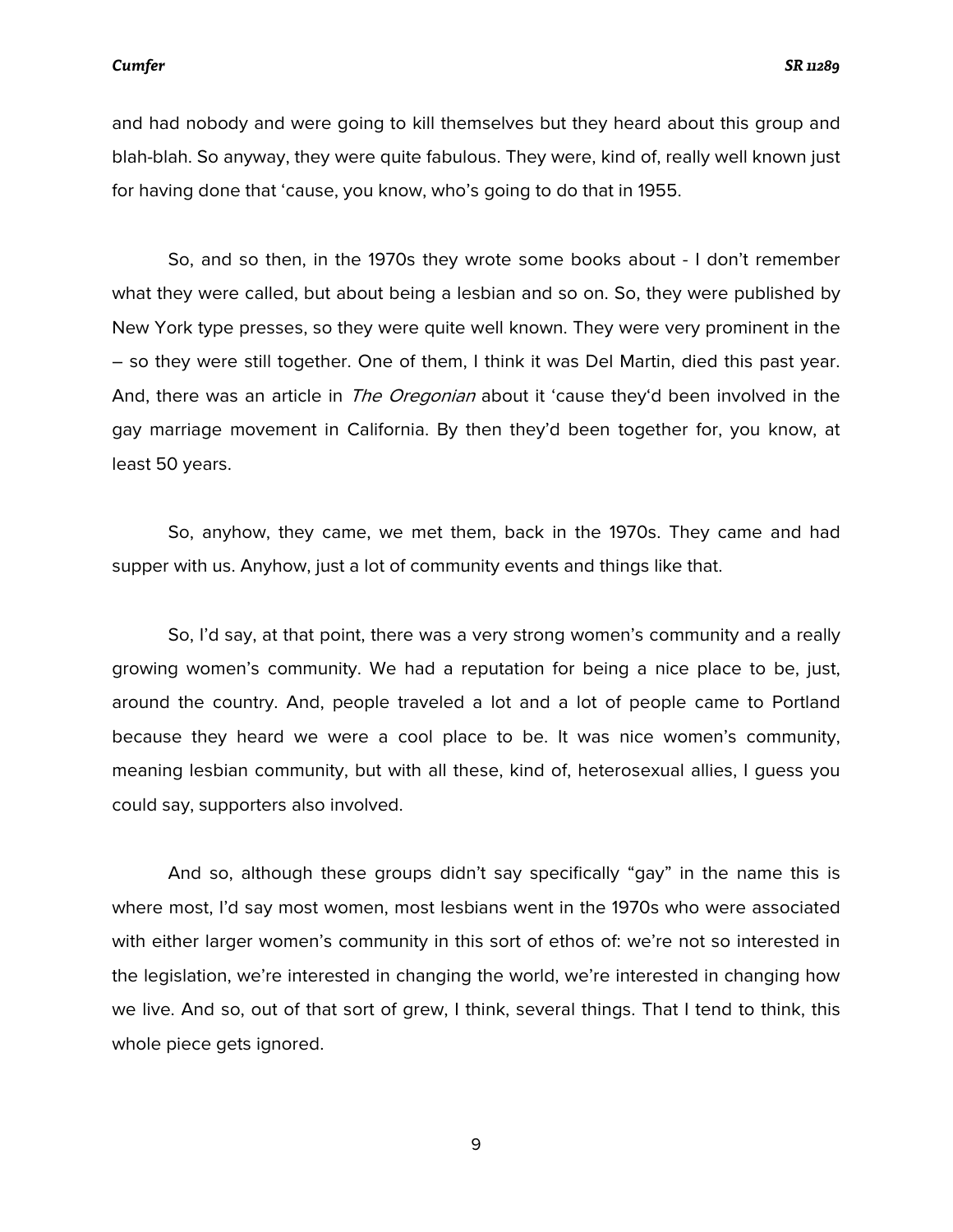I think a lot of people think gay history started with the very small group of men, and an occasional woman, who were going to Salem and lobbying for legislation and so on. And, I mean, and that's fine, I think that's great that they did that. But, just in terms of overall gay life in Portland, most men were in the closet. Most women were not so in the closet. [Laughs] It was a very active women's community, I mean it was just - everybody's a certain amount in the closet, whether - how out you were at work or not, but, very open. I mean, people could find you. There's these places, like the women's center, where you could go and find out where women were.

Quite a bit of separation from women and men. I think from the women's standpoint it was felt that men were really sexist and also - it wasn't true. There were some men who were on the radical side and kind of more, you know, there were some friendships. And, also, most, not all, but most women weren't that interested in just a legislative agenda. We just saw that as very narrow.

So, but then, of course, some of us went back to school and became doctors and lawyers and accountants [Laughs] and things like that. And that's what I did in the mid-1970s. I went back to law school and got my law degree. And one of the things I was very interested in doing was working with the lesbian and gay community. And so I did, when I came out.

By then, a lesbian named Ruth Gundle had started, along with another woman, had started Community Law Project, which was a public interest law firm. And they started about in 1975, I think, and I went over and met, I knew some of the women already, I went over and met the others in 1977 just before I got out of law school and they sort of spontaneously called me up and offered me a job, which was great. So I took it when I got out of school and went over there and worked for them, worked for the collective for three years. And they did a lot of other kinds of work too, but they were also doing a lot of work particularly with lesbian custody. Katharine English was there.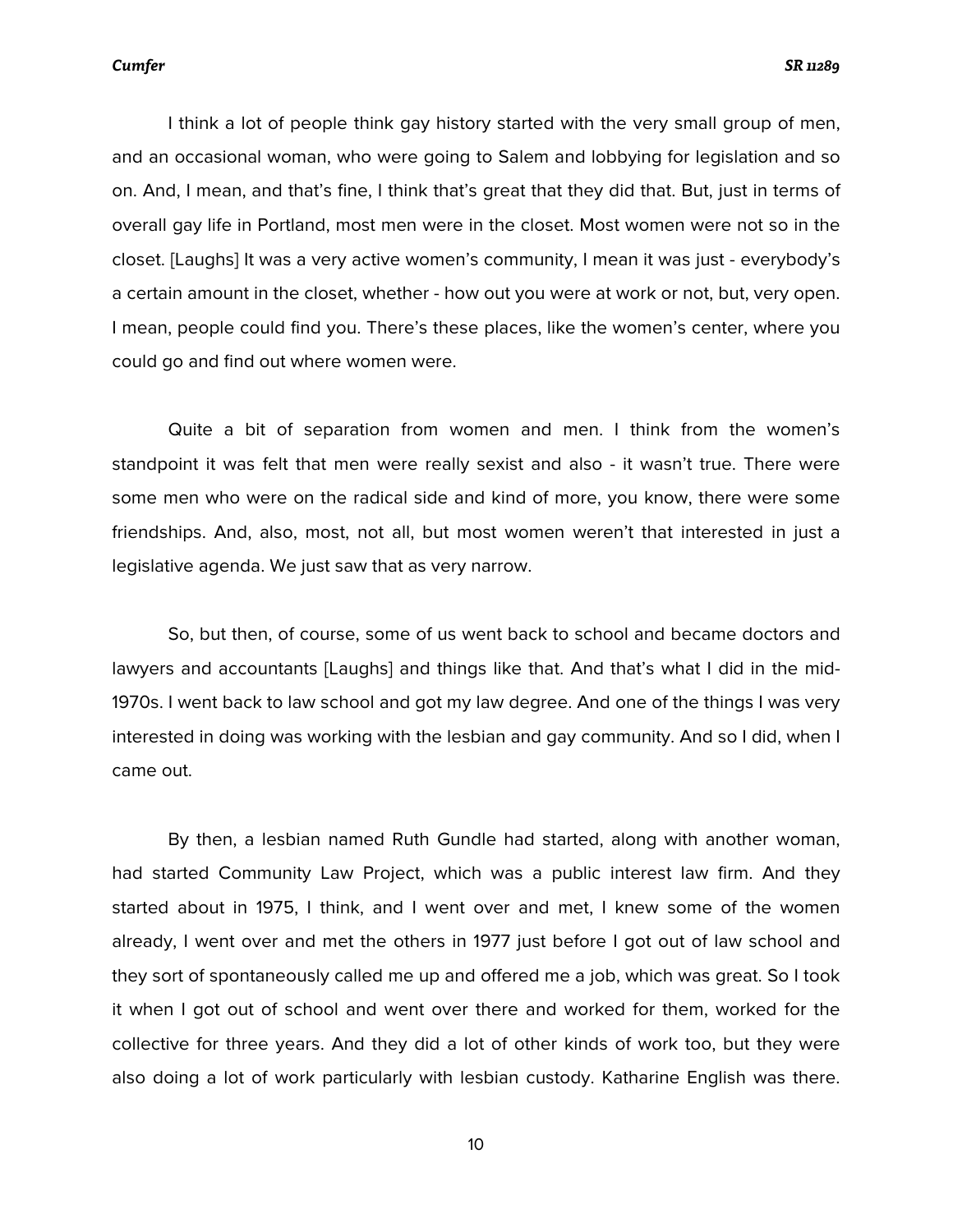She came as a law student and she was really interested in that. And Multnomah County was not, at that time, Multnomah County was not a particularly gay friendly place, as a whole. It was pretty -.

We had a - I have a friend who's in her 80s who was in Portland, she grew up in Portland, and was gay in Portland in the 1930s and 1940s and, moved away for a while for a job in Alaska, but was here, except for the maybe 10 years, she's been here. And she said - who was it? That woman mayor in the 1950s that people talk about? Dorothy Lee or something. What was her name?

EF: Yeah.

CUMFER: She said her first act after she got into office was close the gay bars. [Laughs]

EF: Right, right.

CUMFER: So, it was - and there had been one case that we found, that we knew about, in Multnomah County where the judge had ruled against the women, you know, it'd been a lesbian custody issue, I think, or maybe visitation and the judge had made the homophobic ruling; she wasn't comfortable with that.

There were two women in southern Oregon, Nance and Estelline, last names I've forgotten. Have you heard about them?

EF: [No].

CUMFER: They were in Klamath Falls, I think, and they were both married and they met each other and fell in love. They both had a bunch of kids between them.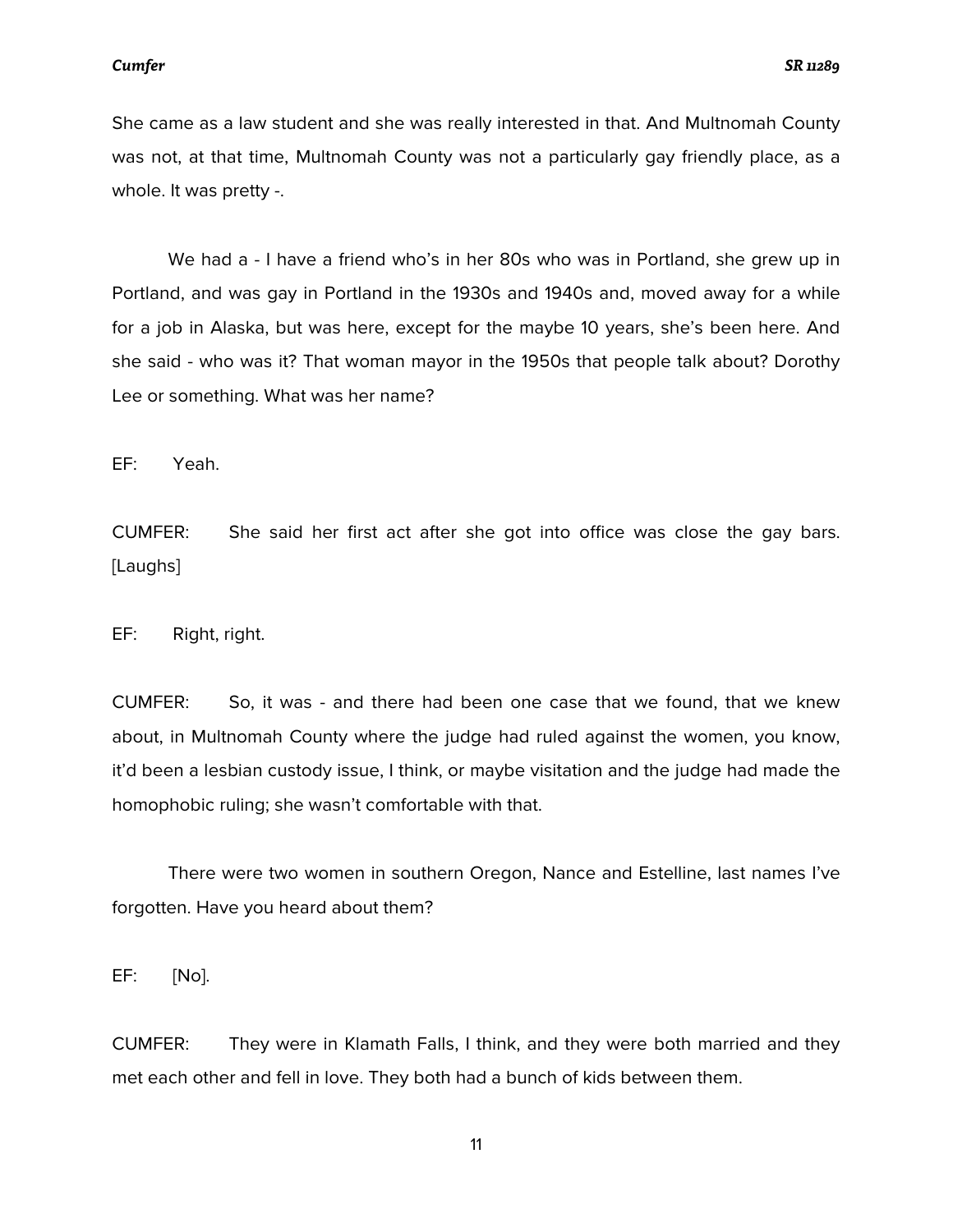### *Cumfer SR 11289*

TA: We did hear about this.

CUMFER: Yeah. And so, one of them's husbands put up a custody fight and, you know, K Falls was not the most liberal area in the state. Still isn't. But, so, one of them - so they agreed on custody; I think they didn't try to fight on custody because they knew that was a lost cause. But one of the husbands didn't want the women to have visitation, or didn't want her to have visitation if her partner was around, or something. So they did fight them on that. And it ended up being appealed to the Oregon Court of Appeals, which matters to lawyers, 'cause then they have written opinions that are binding on the lower courts and we can all read about. And they won. They got the court to say that homosexuality, by itself, is not enough to exclude a parent from having visitation rights. So they're still around. They've been active for many years. They do public speaking and so on.

And, Katharine and I, at some point, I think when we were still in law school, went over and their attorney was Pat Watson in Portland, we went over and did some work on the appeal to - or maybe it was after the appeal to see if maybe more could be done. So, Katharine really got interested in the whole, she was a lesbian then at least, or said she, she was involved with a woman so she was really interested in the custody issue. And she was a tremendous attorney. I don't think I've seen very many people come out of law school and be as dynamic as she is. Very ballsy woman. [Laughs] And so, in the late 1970s, she started a  $-$ .

Well, I was clerking for a law firm when I was in law school. A liberal law firm downtown, a really good law firm, Willner Bennett. And, Bill Riggs, who was one of the attorneys, one of the partners in the firm, took on a lesbian custody case. This was probably around 1976 or 1977. It was a very, should have been, would have been a very good case. The woman, the client, was really sympathetic, you know, very ideal mom,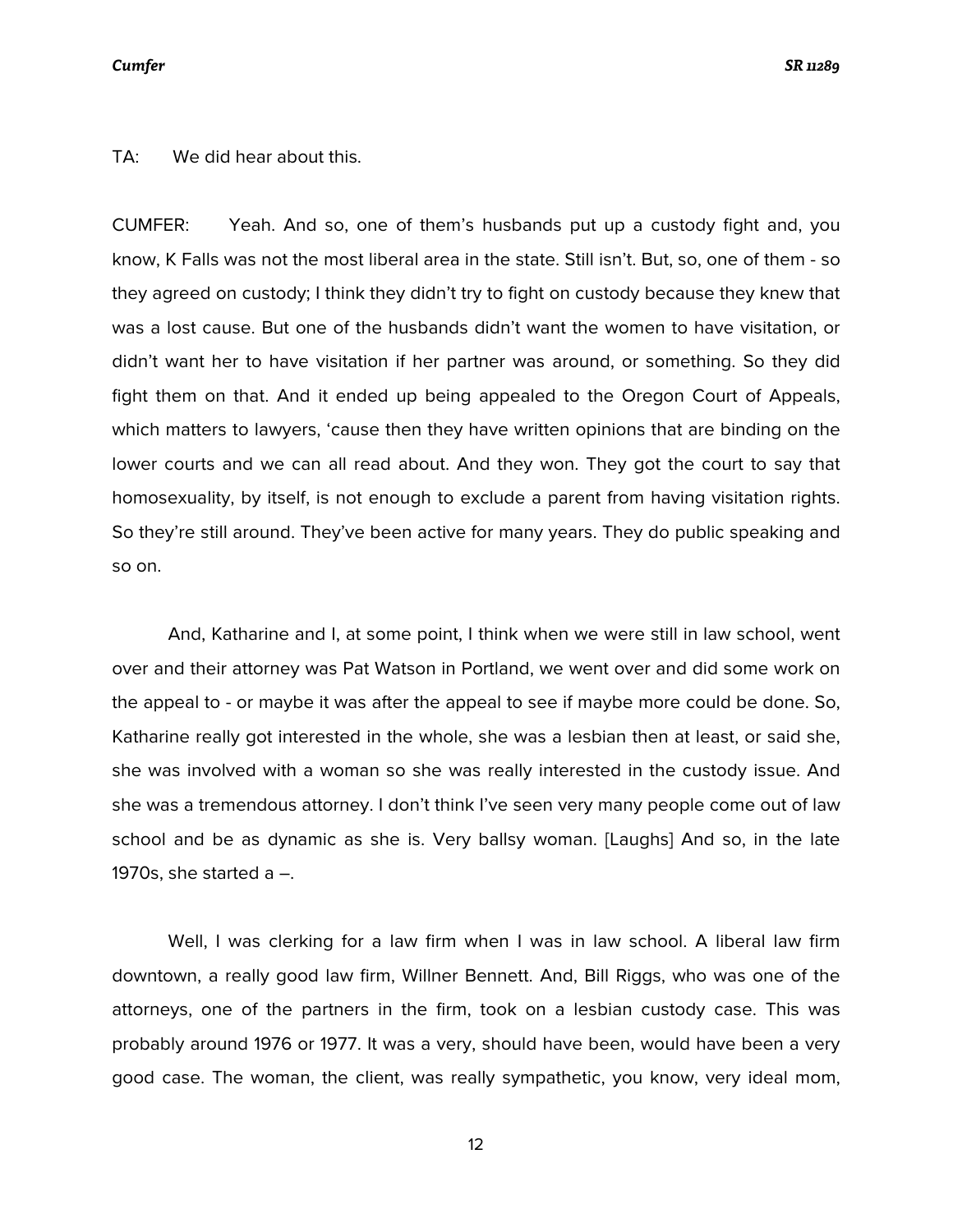very attractive. [Laughs] The dad was an attorney and really fighting it and, unfortunately, the case was being heard in Washington County and not Multnomah County. I don't know how much difference that would have made. But anyway, the judge who was out there ruled against Bill, and gave custody to the dad. And Katharine had come to work for Willner Bennet, basically, to work on that case, when she was still in school.

So, that stayed with her. I think it also stayed with Bill. Bill was appointed a judge in the Multnomah County Circuit Court about the time I graduated, and then I went to work for the Law Project where Katharine went to work. And Bill was a sitting judge, so, we were pretty sure we had one ally, [Laughs] 'cause he was really upset, to the point of tears, when he lost that case.

Then, around that time, Kathleen Nachtigal ran for the seat. Usually people resign, judges reign midterm and then the governor makes an appointment and the elections are a big yawn. But, for whatever reason, it was an open seat, and a woman named Kathleen Nachtigal ran for the seat and she was very gay sympathetic. She campaigned in the gay bars. I mean, she wasn't gay herself, but she was very liberal. And she won. So there were two people doing what was essentially domestic relations work, in Multnomah County now, who were more on the sympathetic side.

So, Katharine, being really a brilliant strategist and a brilliant attorney, started - and the third judge was Judge Lennon who used to be a partner of Don Willner's back in day before he became a judge too. So, (this is where I'm not so sure about mentioning people's names without getting their permission) but, the - so, Katharine, sort of, waged a campaign to change how the courts in Multnomah Country looked at lesbian custody, and she doesn't get enough credit for this, although she did at the time.

She went, sort of, judge to judge. She found expert witnesses who understood the American Psychiatric Association in the mid-1970s had changed their criteria,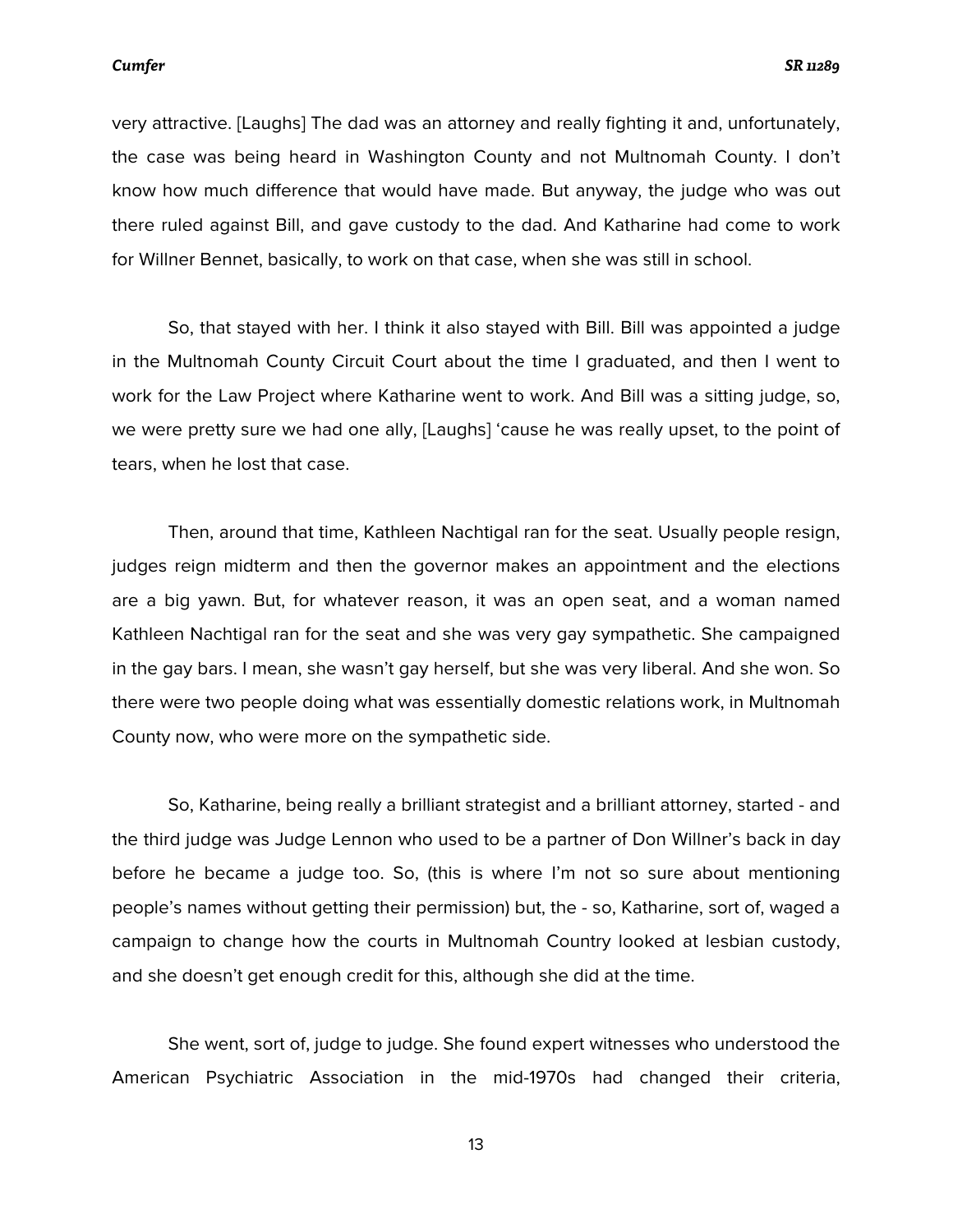homosexuality used to be a mental illness and isn't anymore. So, she'd get expert witnesses who were psychiatrists who would testify that has nothing to do with custody; custody should be made on other considerations. And she kind of went judge to judge. She didn't have to do much persuading with Bill and Kathleen, but with a couple of the other judges she went, you know, brought in the evidence. Also she went to persuade them that, hey, let's quit using homosexuality as a factor.

And then, she also went to Multnomah County Family Services, that does the custody studies for the cases, and the court relies very heavily on these custody studies 'cause they're neutral. It's not one party hiring an expert, and they do them in all the custody cases. And she got this Multnomah County Family Services to educate themselves about homosexuality and, you know, all the issues that get raised by the parent who doesn't like another parent being gay, and why that's not a deal for the kids. So they did some training on that and so their custody studies started coming in.

I mean, you know, the homosexual parent may not be the best parent, in which case they shouldn't be the custodial parent, but usually in our situations it was the mom and usually she was the primary parent and usually the only problem with her was that was gay. [Laughs]

So, anyway, over the course of about four or five years, Katharine flipped almost the entire bench. So that, in Multnomah County at least, if you were lesbian or gay, (and I did a few gay male cases too) and trying to get custody of your kids or visitation or whatever, homosexuality wasn't going to be an issue, at least as long as you got one of the normal pool of judges.

Every so often something would happen. I had one case where, every so often you get someone outside the pool and then you have to, sort of, sweat it out again. Okay, we got to reeducate this person. But once there's kind of a sort of set culture, you know,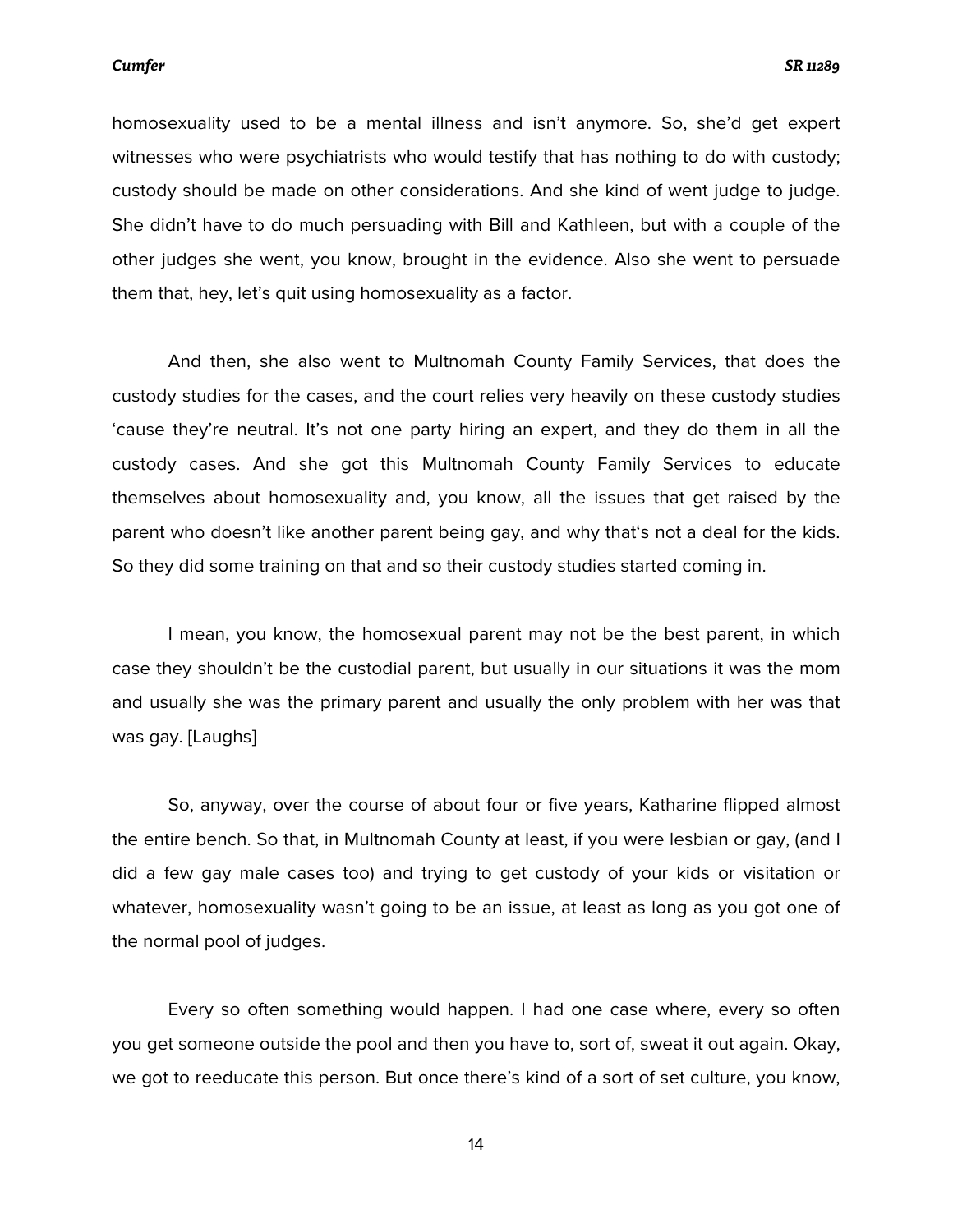among the bench, if there's a judge hearing a case who doesn't normally hear dom rel [domestic relations] cases, he would go and probably, and usually go and talk to other judges to kind of say, what do I do with this? So, that's kind of a long winded way of leading up to what happened when I did the adoption case.

So, Katharine got appointed to the juvenile court bench in the mid-1980s, probably 1984 or so. So, she wasn't litigating anymore. And I was also litigating lesbian and gay cases, too, and handling them for people. So one of the things that grew out of this women's movement in the 1970s is that women settled down, were probably more likely to settle down into partnerships than men were. They didn't last as long as they should have but, you know, and to think about families. And by the latter part of the 1970s more and more women were turning to donor insemination as a way to get pregnant and actually have a child within a relationship. And, initially, it was done informally, just with a known donor, because there really weren't sperm banks then like there are now. But, women were getting pregnant, doing - I was doing donor insemination agreements shortly after I got out of law school I think. So, women were having babies and started talking about why not adoption? Why can't this other partner adopt? And, that - so I had a number of clients ask me about it over the years and I had been saying I don't know. We'll have to see.

But, by the mid-1980s, so much of the Multnomah bench had been won over, there was one judge who was the hold out and we just avoided her, she was the one in the 1970s who had ruled against the gay parent and actually it had happened again a little later on, so we basically avoided her. This is the irony of human beings, I guess. [Laughs]

So, I started – I, sort of, informally went around and talked to some of the judges who I knew on the bench to say, you know, "I don't have case yet but I have people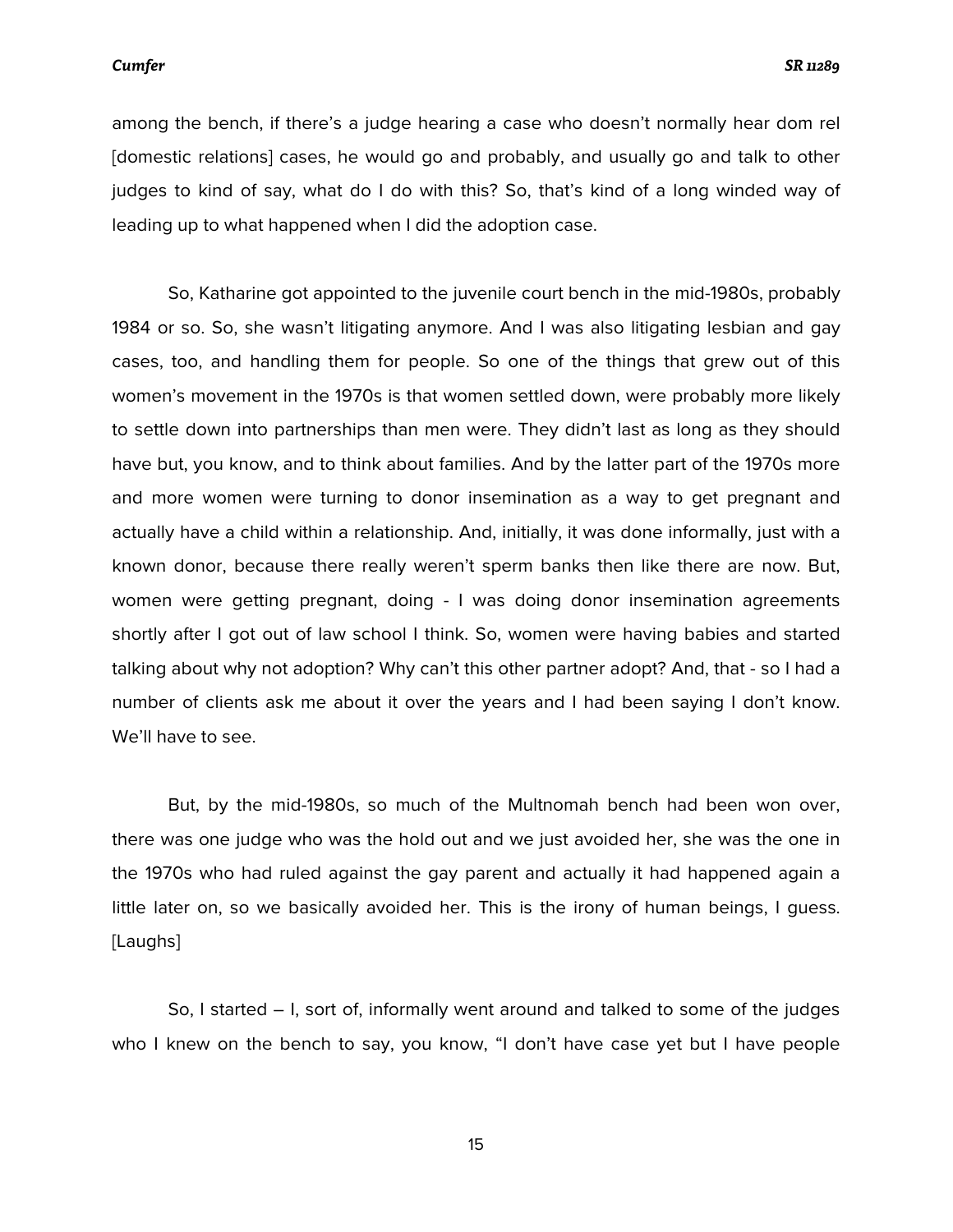asking about this and how would you feel about second parent adoption if both parents were the same gender?"

And they were kind of like, the more liberal ones were kind of like, "Well, I don't know, I mean, I personally want to do it but I know if I have the authority under the statute," because, of course, the statute didn't address that. "And so, you know, I'd have to see, I'd have to decide if the situation came before me." And that kind of made me nervous because I wanted someone to say yes. So, I had some clients, then, who came and decided they wanted to test it.

And, meanwhile, Katharine had gotten on the juvenile court bench and she'd gotten to be good friends with the judge who had been the kind of homophobic judge. This person was actually a very good human being, just, you know, kind of antiquated in her views. [Laughs] And when she and Katharine connected and she started to see Katharine and her life, she changed her mind. And Katharine had told me she felt like she probably had changed, and I thought one thing about this judge is, she probably - she was always the kind of judge who maybe wasn't quite as concerned about what the law said as if she thought it was right she was going to do it. [Laughs] So even though she was the judge we had excluded all those years, I thought, well, why don't I start with her? And, at the very least, you know - Katharine knew the couple I was bringing in, and I thought, oh, I'll bring Katharine in as a witness. [Laughs] She was going to have to sit here and look her in the eye and say, you can't, you know.

Well, so, these things are usually done, these uncontested adoptions, because the state didn't have an objection, are usually done in the judge's office. It's not in an open court. So this particular day when it came up and I went into the judges office, Katharine hadn't gotten there yet, she was a little late, and so I was just kind of, oh geez. So I had my clients stay around just in case she wanted to see the real people. And she just looked at the paperwork and said something like, "Well, if these women were sisters and,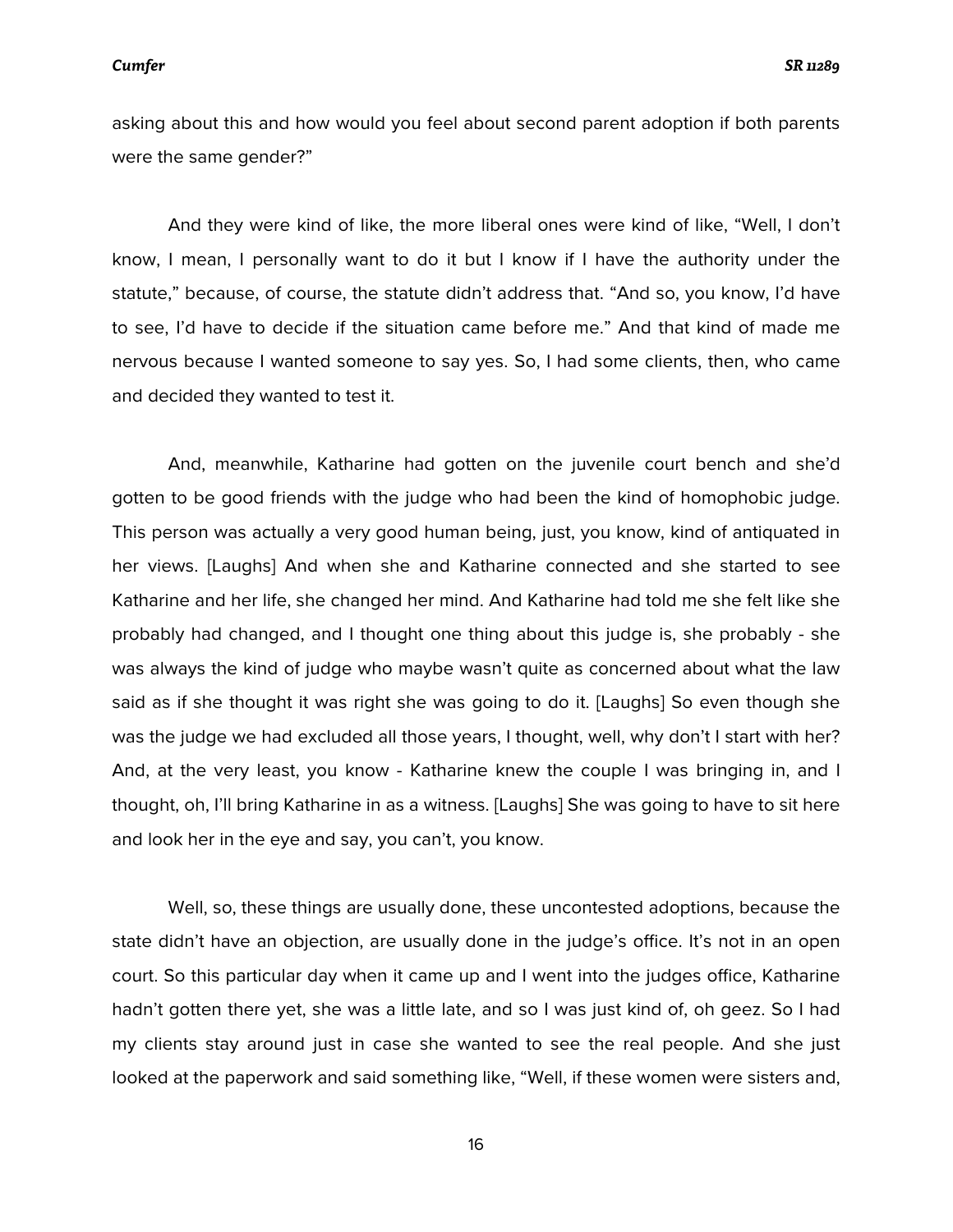like, the husband died, is there any reason why they shouldn't both be parents if they're raising the kids?" And of course I said no, no I guess not.

Well no, she didn't say that, she just looked at the paperwork and said, "Well, I'm fine with this," you know, and she signed it. And a couple minutes later Katharine walked in and she said "Oh, I see you're checking up on me." But, she didn't have a problem, she signed it.

I guess it was the next day or a couple days later I had to go back to for something in connection with the paperwork and she had said to me "You know, I was thinking about it and I was thinking that if these two women were sisters and, you know, one of their dad's died and they wanted to raise the child together why shouldn't they, you know, both have parental rights?" And I thought, well, okay. [Laughs] That's good. So, she had signed it.

As far as I know, that the first order in the United States where there were two same-sex parents. I had called - at that time there was group in San Francisco called the Lesbian Rights Project, which is now the National Center for Lesbian Rights, they changed their name. And Roberta Achtenberg, who later created a stir 'cause Bill Clinton appointed her to some position where she had to run through the Senate, you know, in his administration and she was an open lesbian and so, that's when Newt Gingrich and all those people got themselves up in a titch about Roberta.

But anyway, at that time she was the executive director of Lesbian Rights Project and I called her 'cause I had met her at a conference and I thought if anyone would know about other cases, ('cause I was hoping there were some) that I could take to this judge to say "Here, it's been done before, you're not the first." But she didn't know of any. She said they were talking about it, but nobody had done anything yet. So, we did it here.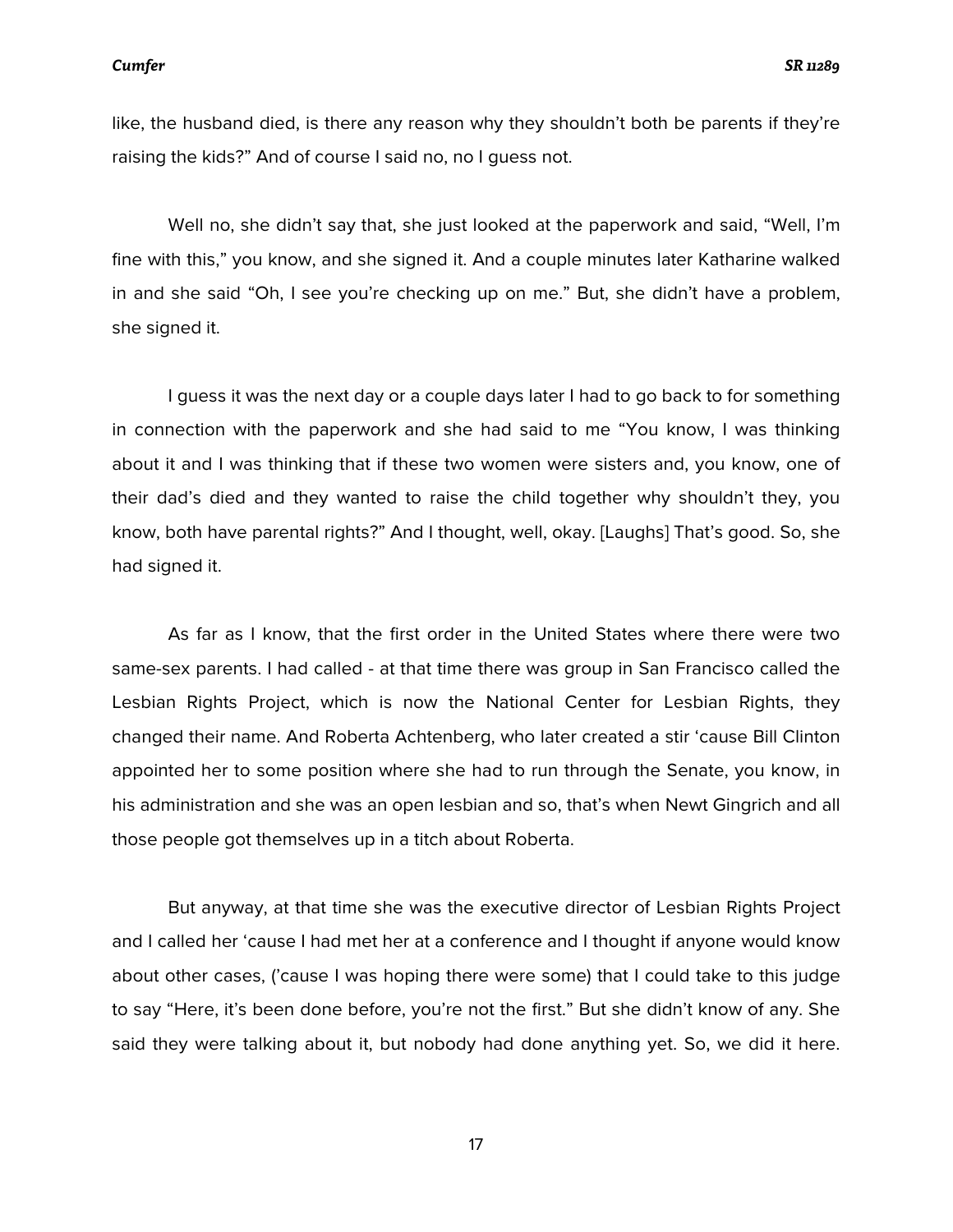This girl, who was about four, and was a donor insemination child, is now out of graduate school and working and doing well.

And then the next year, Washington State had a case and they had somehow heard about our case and they contacted me and got our paperwork and so then they did what I was trying to do, which was use this to build up - and they got a judge up there to sign it and the same year California got a judge to sign it. And then Washington, and then pretty soon sort of judges all around were signing it. And I think in the 1990s there were a number of cases where it went to appellate courts. And the last time I checked, which has been a while, 'cause I haven't done this in quite a while, but there were, most of these court opinions were in favor of adoptions. Of course there are states like Florida that have specific statutes now that say you can't do it. But, the courts, when they were considering it, were saying, you know, sure.

I got a judge in the early 1990s, here in Multnomah County, a different judge, to sign a three parent adoption, because in that case the dad dropped out of the picture in a divorce when the kids were very young, and the two moms had raised the kids, and they were both adults by they came up for the adoption. We could have excluded the dad and he would have been okay, he would have been entirely uninvolved, [Laughs] but I just kind of felt like why exclude him if you don't have to. Their kids were grown up so there wasn't going to be a custody issue and his family was quite wealthy and I just thought well, you know, what if he ends up, they end up being in the line to inherit, you know, do you really want to? And so, anyway, the moms didn't care one way or another so we actually, I got a judge to sign a three parent adoption, which I think had been done in Alaska.

Anyway, so, after that, after getting this judge to sign it, then it was a matter of going around in Multnomah County to the other judges county and saying, you know, judge so-and-so did it. And, of course, if you're a liberal judge that's like. [Laughs]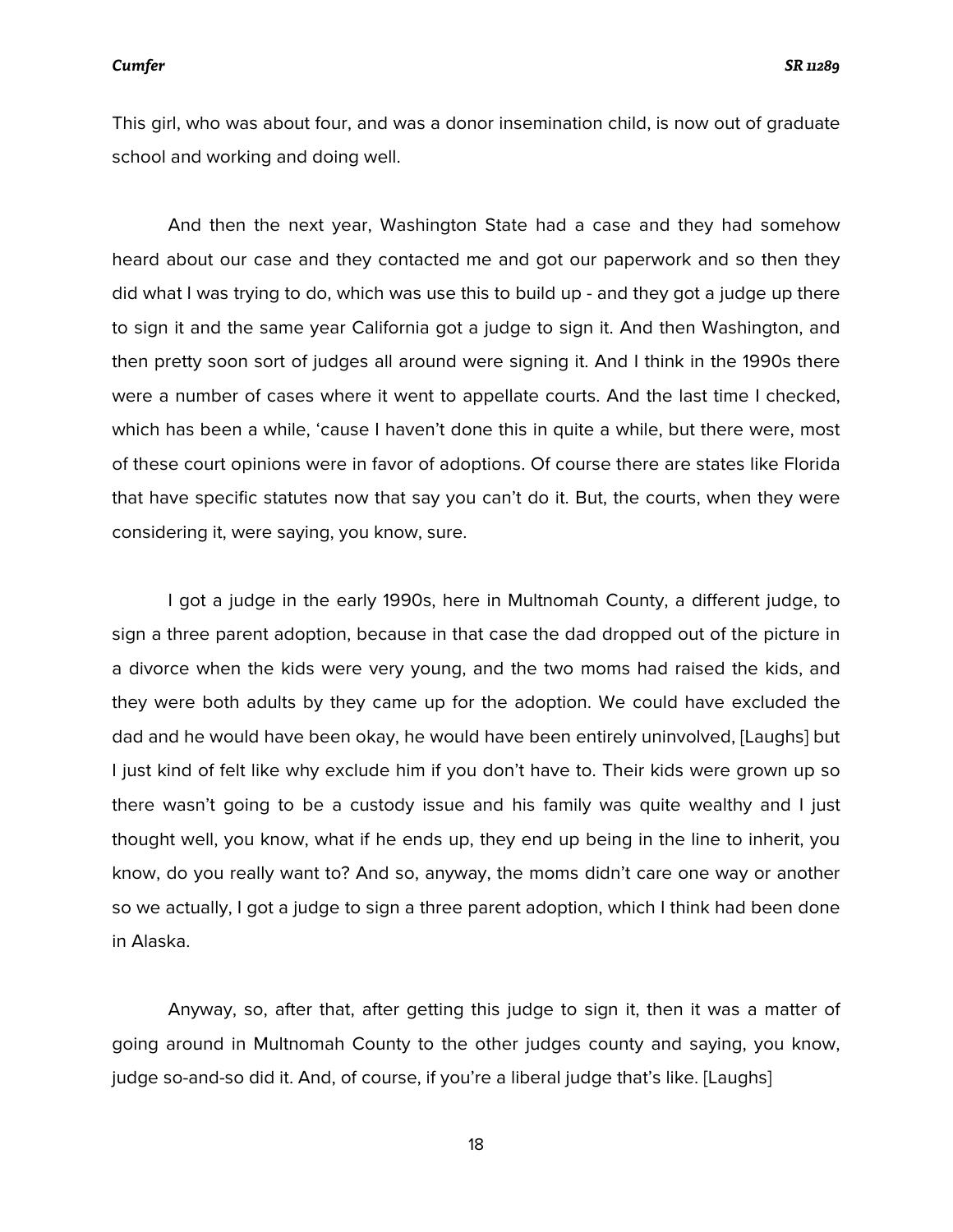*Cumfer SR 11289*

And, there was a case from Salem that went to the Oregon Court of Appeals, where an attorney had done this case, I think it was Kate Brown who did the case, and the court there refused to sign it and so it was appealed and the Court of Appeals split equally whether to affirm the lower court or not and when its equal they just affirm whatever the lower court did. So if she'd won in the lower court they would've affirmed that, if she had lost in the lower court, of course she had lost in the lower court. So she lost the case.

But that was actually the case, the good piece of that was that was the case that persuaded one of the other judges to start signing new orders. She said, "Well if I sign them and they're going to split evenly on the - and then." [Laughs] You know she wanted to do it and so she felt like okay, that's enough for me. So, all the, by 1990, all the judges in Multnomah County that normally handled these things were signing the orders and now I think there's a lot of places throughout the state. I think the judges in Lane County do, and I think I've even heard there's a judge in Marion County that has. I don't - and I have kind of lost track -.

[To cat] Hey! What are you doing up here?

I kind of lost track 'cause I stopped doing this kind of work, probably, about 12-13 years ago so I lost track of what - but, it's just kind of routine now. The struggles have more been around can we waive the fee for the custody study, 'cause, you know, when a mom remarries, you know, with a step-dad in the picture they don't have to do a custody study and so eventually we got that, 'cause that's expensive. And eventually we got that knocked out. So, anyway, that's that piece of the story about that.

I did a lot of, I mean in addition to doing that as an attorney, I did a lot of work with unmarried couples, and I have a book that I published up through about 1995, it was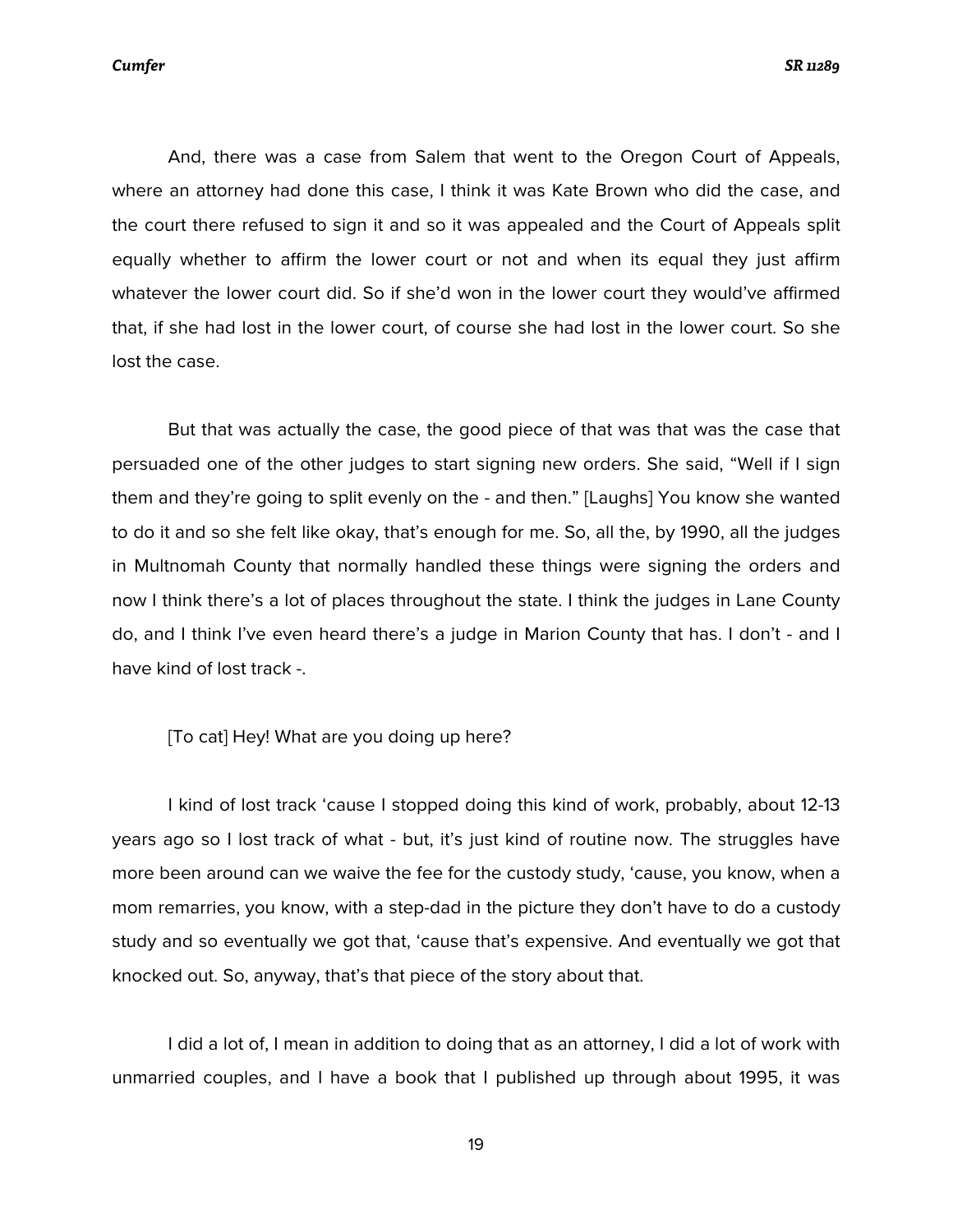called, it was on - I think I might have a copy upstairs if you want to see it, but anyway it's The Legal Guide for Unmarried Couples in Oregon, but mostly I did it for gay and lesbian couples, but the unmarried couple law at the time was all the same. I did a lot of work with the bar, educating the bar, lawyers about unmarried couples; wrote the chapter in the bar book on it, that lawyers use, 'cause a lot of lawyers were just dead ignorant about it.

I represented a lot of folks - well, speaking of dead ignorant, [Laughs] one of them was, I had a client in the 1980s who was - how old was she then? I think that she was 82. And she and her partner had been together for probably 40 years. They had gotten together, what? In the 1940s I guess, then. And the partner was a doctor and she was a nurse, and they were breaking up. And the other woman's' attorney came to court, he obviously - I think that this was before I had written that chapter in the book, but we were in front of one of my favorite judges, they were the one who ran in the gay bars. The other attorneys' argument was that these people were not really in a domestic partnership relationship. [Laughs]

I had brought my client, so he was denying – there's a set of law that specifically applies to unmarried couples, and he was claiming that they were not really cohabiting in that way for all those years. And I had brought my client, his client wasn't there, but I brought my client to court with me because he was making noises about this. So my client was the sweetest little old woman. She looked like just everybody's grandmother; very sweet person. She also met Amelia Earhart. She was a very interesting person. So anyway I brought her in to talk and I said "Would you like to talk to my client? I brought her in." [Laughs]

And Judge Nachtigal just looked at her and said "I don't need to do that." [All laugh] "Her affidavit says this is it. Are you seriously contending that this is not what's going on?" Her attorney was like oh I don't know. So anyway that got settled after that.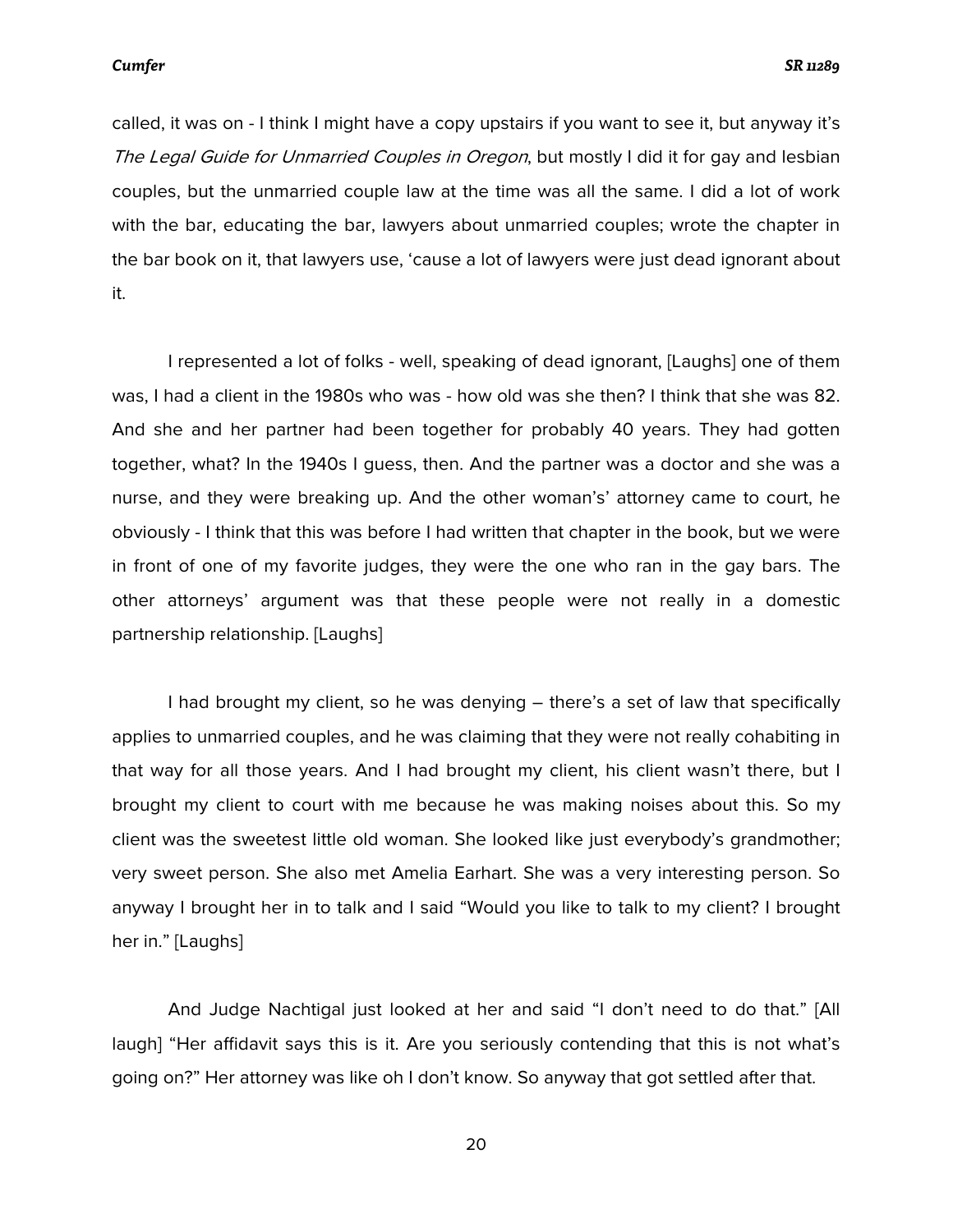*Cumfer SR 11289*

So I did a lot of work with unmarried couples. I've probably done about fifteen hundred wills for some of them individual gay people, but a lot of them were gay couples. And now there are a lot of attorneys who would do it. In the late 1970s and early 1980s there were probably attorneys who did it, but they didn't advertise openly, and I advertised openly, so I got a lot of people that way.

The other day I had a client on something completely unrelated. It's a nonprofit person who's down in Woodburn and he said a buddy, this friend of his, had uncovered an old paper called *Cascade Voice*, which I actually don't remember anymore, from 1984 and it had an ad in there that I had put out. [Laughs] 'Cause there were a lot of times that I was the only person advertising. Or there might be one or two others.

But, you know, I just kind of feel like I'm open; I've been open. I mean, probably we all have areas in our life that we're a little less open then others. I've just been open publicly, and that's why I came to Portland.

And then, let's see. In the early 1990s, when the ballot – well, the first ballot measure in 1988 - I'm just giving you all that I know and you can tell me to stop.

EF: No. [Laughs] No. This is great.

CUMFER: Okay. The first ballot measure was in 1988 was the one when Neil Goldschmidt ran for governor and he promised - you know about this?

EF: Yeah

CUMFER: Okay. He promised to issue an executive order to ban discrimination based on sexual orientation, and he followed through and he did it. And so the O.C.A.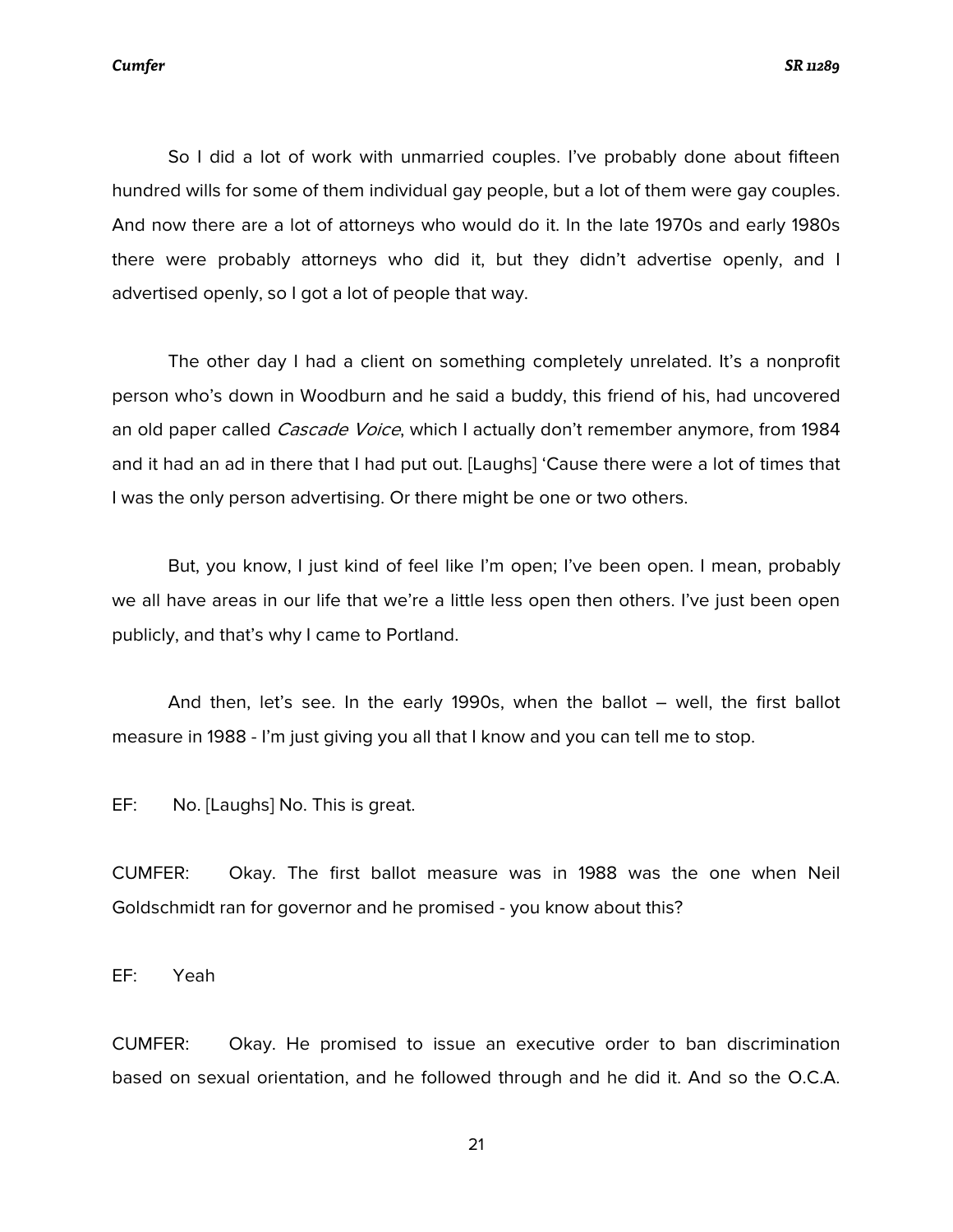[Oregon Citizen's Alliance] formed and they opposed that ballot measure and they got their petition on the ballot and they won the electorate. And I think it shocked the gay community. I don't think that people took quite seriously that this would happen in Oregon. But it did. It shocked everybody.

And at about that time, just after that, there was a group of lawyers, of lesbian and gay lawyers who were forming a national organization for lesbian and gay lawyers and they called a meeting in San Francisco. So probably as a result of this, the Oregon delegation that was Oregon people that were going down to San Francisco conference I'm sure grew, there were 20 or 25 of us there were lawyers or legal assistants, it was mostly lawyers that went down. I know Charlie Hinkle went. I went. And so there was this kind of national organization formed.

Ed Reves, I don't know if he was at that conference or not, he must have been. Somehow he and I hooked up and we were interested in doing something in Oregon so we started a group called – well, now it calls itself The Oregon Gay and Lesbian Law Association, OGALLA. They still meet, although I've kind of drifted away from it. But Ed and I pulled together a directory of all the lesbian and gay lawyers and people who are legally associated people; paralegals and so on. There was about, I don't know, 45 or 50 people in the, it was mostly in the Portland area; the Portland/Vancouver area probably. I'm not sure if they put in Vancouver people in there or not.

Anyway, so that was kind of going on. There was that piece going on with the lawyers, and the national group persuaded the American Bar Association to take a progay stance; you know, to come out against discrimination against lesbians and gays and bisexuals, and as time goes you different people have been added to the list. OGALLA's been quite open and done quite a bit of work supporting some of the Oregon stuff.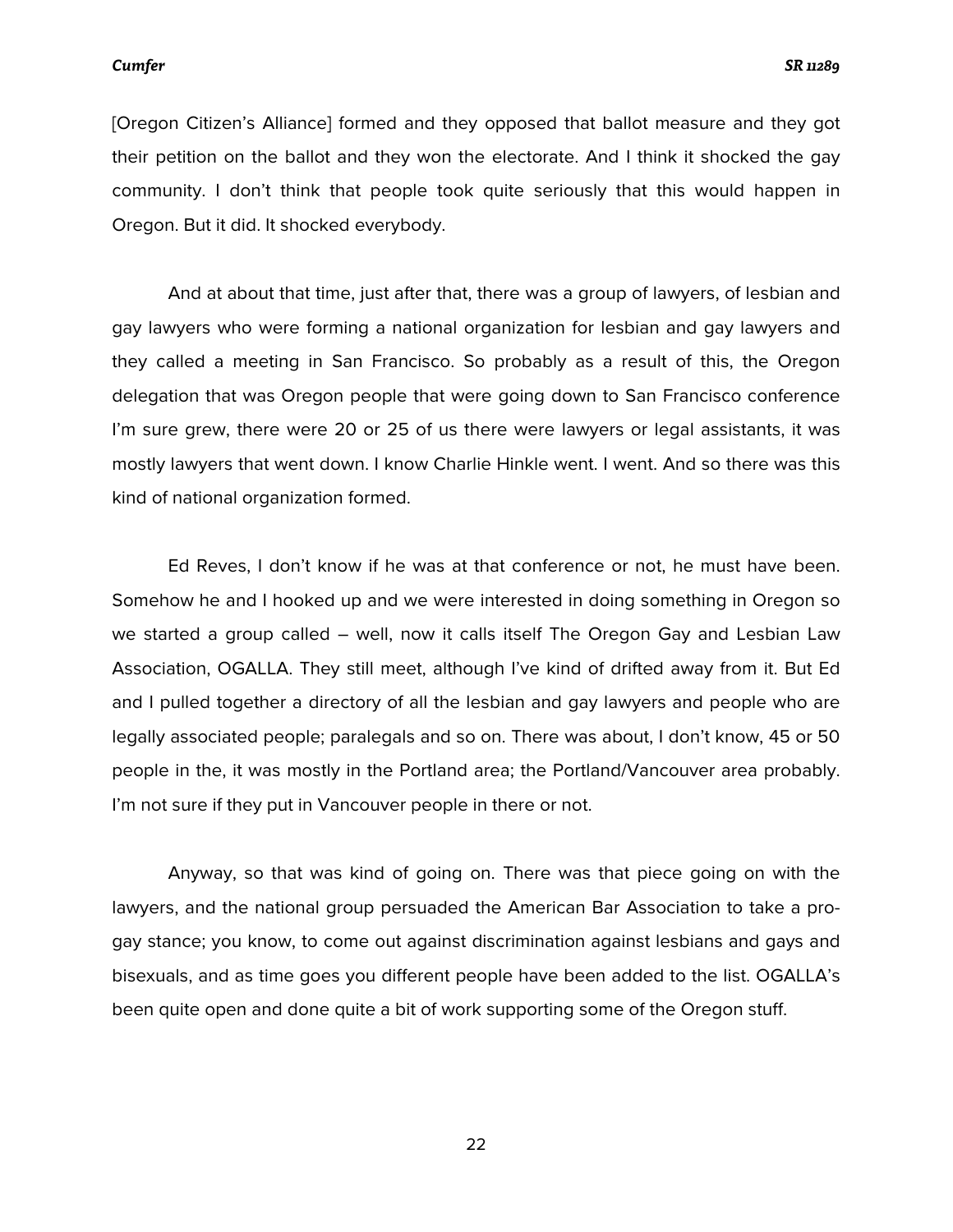I thought there was something else. Oh, so I was in law school and then involved with Community Law Project and I got involved with the committee to support the Black United Front, was doing some things like that. And then, sort of in the mid-1980s a lot of us started feeling well - the other thing that happened was that, while in the 1970s there was a very vibrant women's community. And there still is even though it's not as tight as it used to be; people don't have the need for it in quite the same way. But then in the 1980s what changed for the men was, in my experience in Portland, was the AIDS [Acquired Immune Deficiency Syndrome] epidemic. And so people who had been in the closet started coming out, a lot more men started coming out and the political movement among men, and women but particularly among men, moved toward dealing with the AIDS epidemic, which was truly awful. And so, side by side with this women's community that existed [and] made some efforts toward the legislation, but much more effort among men and a lot women to deal with the AIDS epidemic.

And so one of the things that came out of it is that the voice that newspapers and the press saw to speak for the sort-of gay movement became the men again. [Laughs] And there was sort of a feeling among a lot of the women that, hey, you know, we've got a real piece in this and we're not really – somehow, it's being overlooked, and maybe it's time for us [to have] a specifically lesbian organization. And it was a two year planning process, and out of that came The Lesbian Community Project [L.C.P.] in the mid-1980s and I was involved in that, 'cause I felt that was the case. And a lot of what lesbians were doing really was underappreciated, and a lot of us were for gay marriage and y adoption and so on, was not as interesting to the men, 'cause mostly they weren't in that place at that time.

So anyway, we just wanted lesbians to have a more visible place at the table and so started the Lesbian Community Project, which recently, finally, died its long, probably, good, natural death, [Laughs] because I think that's not as important anymore. And in the 1990s, more and more of the activities started having women and men together. A lot of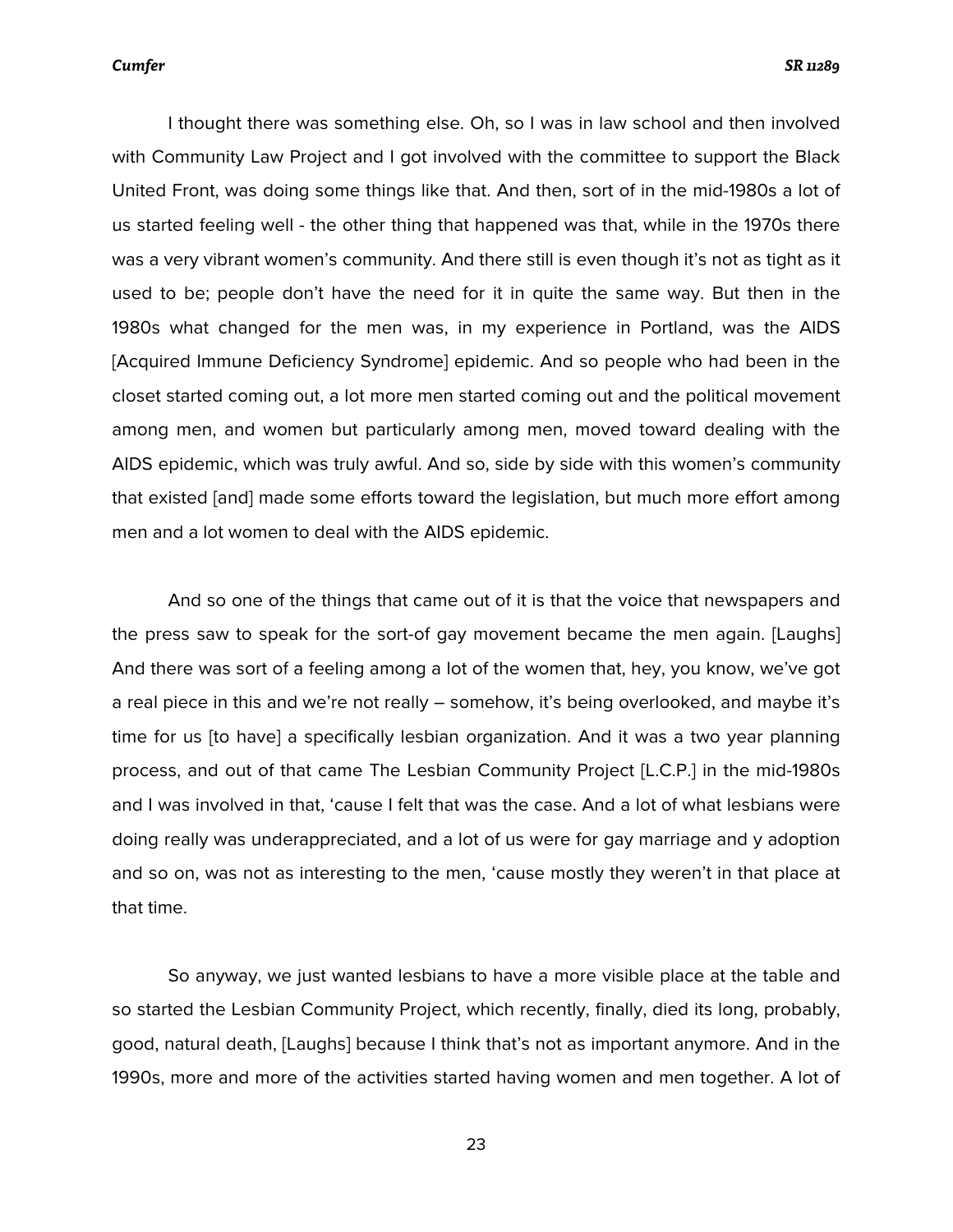the groups that supported or opposed the ballot measures were often run by women. A lot of other groups, like Equity, men and women both participated in. I think that we've gotten past a lot of the gender stuff that we used to have.

But the [Lesbian] Community Project, there was room for that; we had hundreds of members. And one of the things that we did was we had, initially to create support for it after we finally formed it was to encourage people to come together by interest groups or by occupations, so the doctors would have a lesbians doctors group or whatever to come and raise awareness about L.C.P.

And we did one for lawyers and I was really surprised. I knew a number of lawyers who were gay but, I think that we ended up, different people knew different people, and I think that we ended up in the Portland/Vancouver identifying about 55 people that we might invite to a meeting at my house, and about 30-35 people came who were lesbian lawyers in the area, including a woman that I had worked with on a case. She worked for Washington County, and I would never have guessed that she was gay. I kind of thought I had some kind of gay-radar, [EF & TA laugh] but I didn't have any kid of gay-radar, It totally failed me and I was astonished when she walked into the house. I was like wow! Who knew? [All laugh] One of the joys of organizing.

So anyway, that was a piece, just watching professionals organize, 'cause we sit in boundaries in a certain way. Some more middleclass, you want to be respectable, there's that pull to not be who you are. But then, you know, a lot of us have deep connections with the community.

So in 1992, when the second ballot measure was happening, I contributed a lot of money to it and I worked for it, and I just found myself – it was so hateful. Were you guys here during that ballot measure?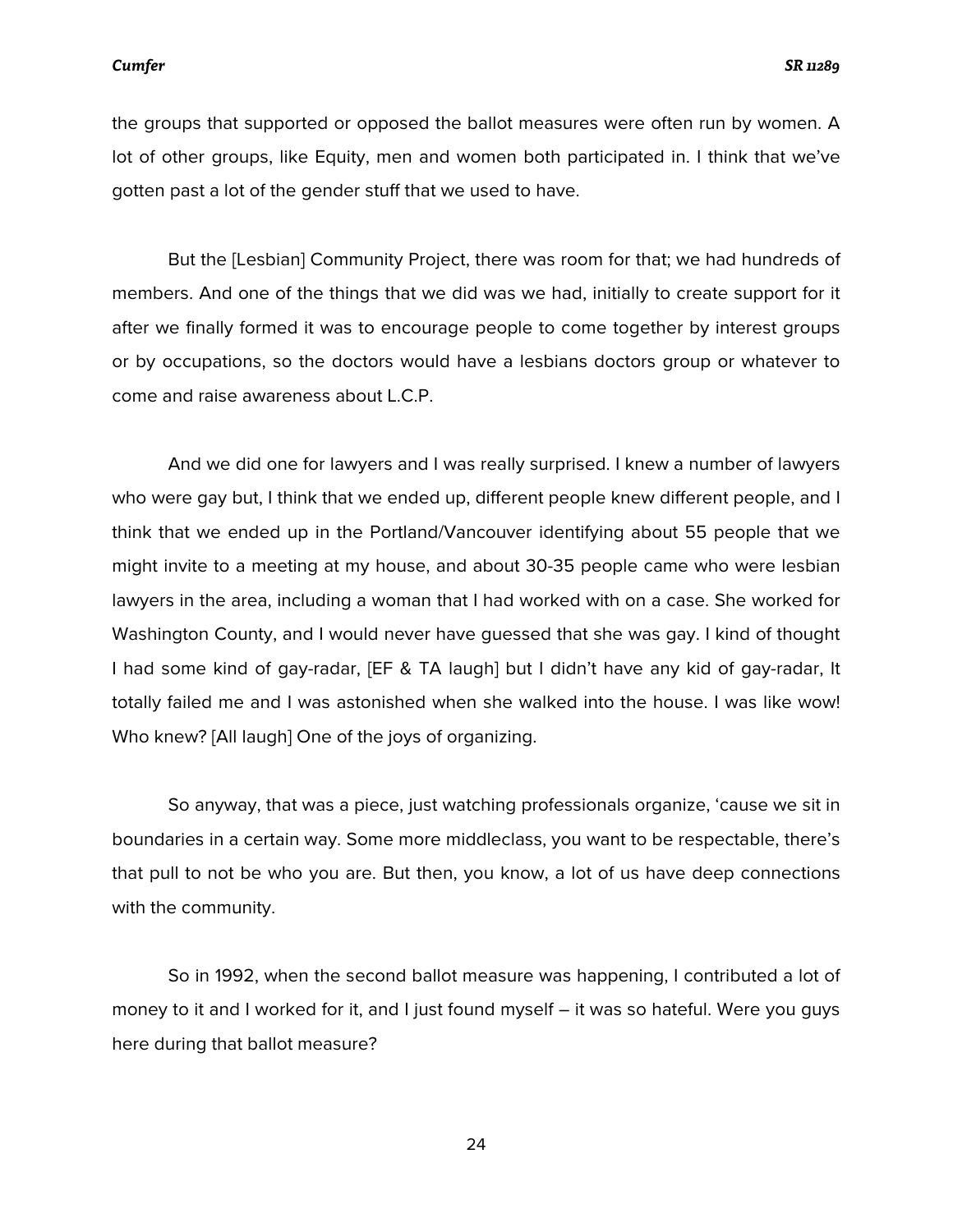*Cumfer SR 11289*

EF: [No].

CUMFER: Oh. That was pretty indescribable, really. Because by then, Oregon, especially the Portland area, was quite liberal and you felt comfortable being here. And from about the fall before, the fall of 1991, when the O.C.A. got it on the ballot, or was getting it on the ballot, until the election, almost every single day on T.V. [Television] you would turn it on and there would be something about being gay in Oregon and this ballot measure. You know, T.V. stations always feel they have to present both sides, so there would be the calm, rational person saying something and there'd be some guy over there saying - Ron Mabon was a good spokesperson. He seemed calm, he just said very hateful, ridiculous things. You know, it was really wearing and high anxiety and I found myself, in 1992, starting to feel like I was starting to hate these people, and that's really not the kind of person that I want to be.

So I started thinking about church shopping, 'cause for many years I had considered myself sort of spiritual, but not - well, kind of an agnostic spiritual, I guess is what I said then. I did not quite believe in God, but I do believe based on spiritual sense of myself and the world. And I have been on speaker's groups for lesbian and gay issues since the 1970s, and in the 1980s in particular went to a number of churches. And in the early 1990s, a lot more churches were thinking of being welcoming, so I had gone with this group, with whichever organization I was working with to talk to churches about being open and affirming. I think they'd all been Christian churches up until that point.

I met a woman at one of them, on one of the panels, that was from the Unitarian Church downtown and she really liked her church a lot. So I was church shopping and I thought, well, I'm going to need to find a place where I'm going to feel - even if I don't, anyway, I just need a place where I can be in touch with that part of myself and get past and figure out what's going on with all this hate stuff for me. So I went to some of the Christian churches who were very nice. Some of them I had already spoken at, you know,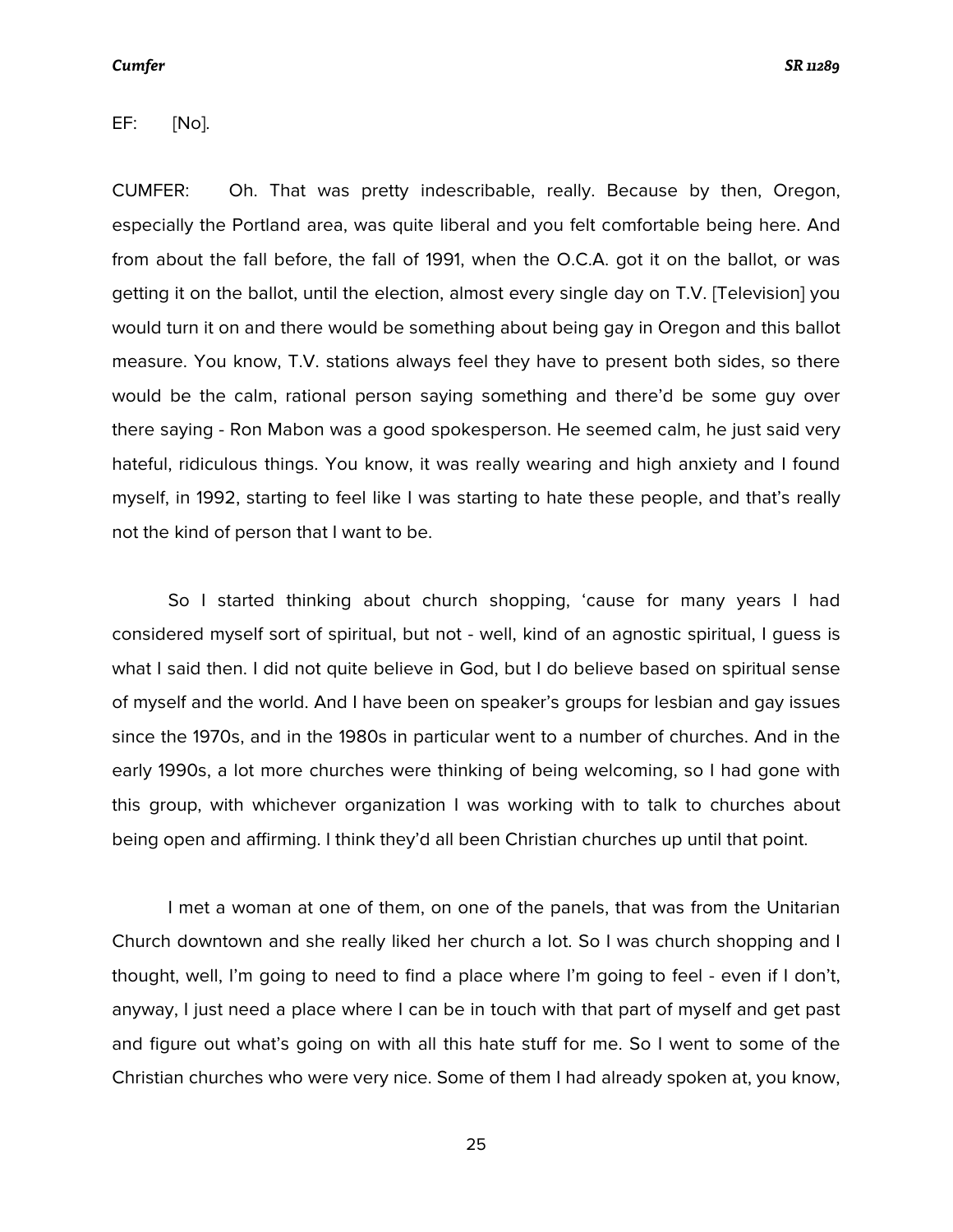I knew people there. I'm just not really Christian in terms of my dogma. In terms with my beliefs; I don't have a dogma, but in terms of my beliefs. I had a hard time with the dogma piece.

So I finally went to First Unitarian downtown the Sunday after the ballot measure was defeated, and I hadn't really let myself feel it. Unitarian Universalists don't have a dogma; it's around a spiritual search and this kind of thing, that you don't have to believe that. And there was a really dynamic minister there. And the music director, which turned out to be Mark Sleger, who is also very wonderful. So great service. So as soon as I got there, I felt really different, like these people aren't about fear, they're about love. I went into the service and it must have been the board announcement, it must have been the announcement period or something, and Mark Sleger got up and raised his hands and he said "We defeated Ballot Measure 9," or whatever it was. And the church was packed, there was about 300 people there, and everybody applauded.

Now I'd gone to other churches where there was always a group that had some reservations, but I don't think there as anybody there with any reservations. People were really excited. And I started crying and I felt, wow, this is a great church. So I got involved and became a member and I'm still very involved.

Marilyn, the minister, was very new then. She had just come herself, and she's a dynamic minister. She's also really interested in social justice. So a year or so later when she got herself settled, one of the things she did, the church had a social justice program where they pick a cause a year. But it was growing very fast, had a lot more capacity to do a lot more than that, so she called a meeting one weekend to come and talk about social justice issues, and I went along with a lot of other people. And at the end, they ended up dividing people into, sort of, what would you be interested in working on? So I picked lesbian and gay issues and there were several people there who were also interested in that. And so we formed a group within the church – what did they call them?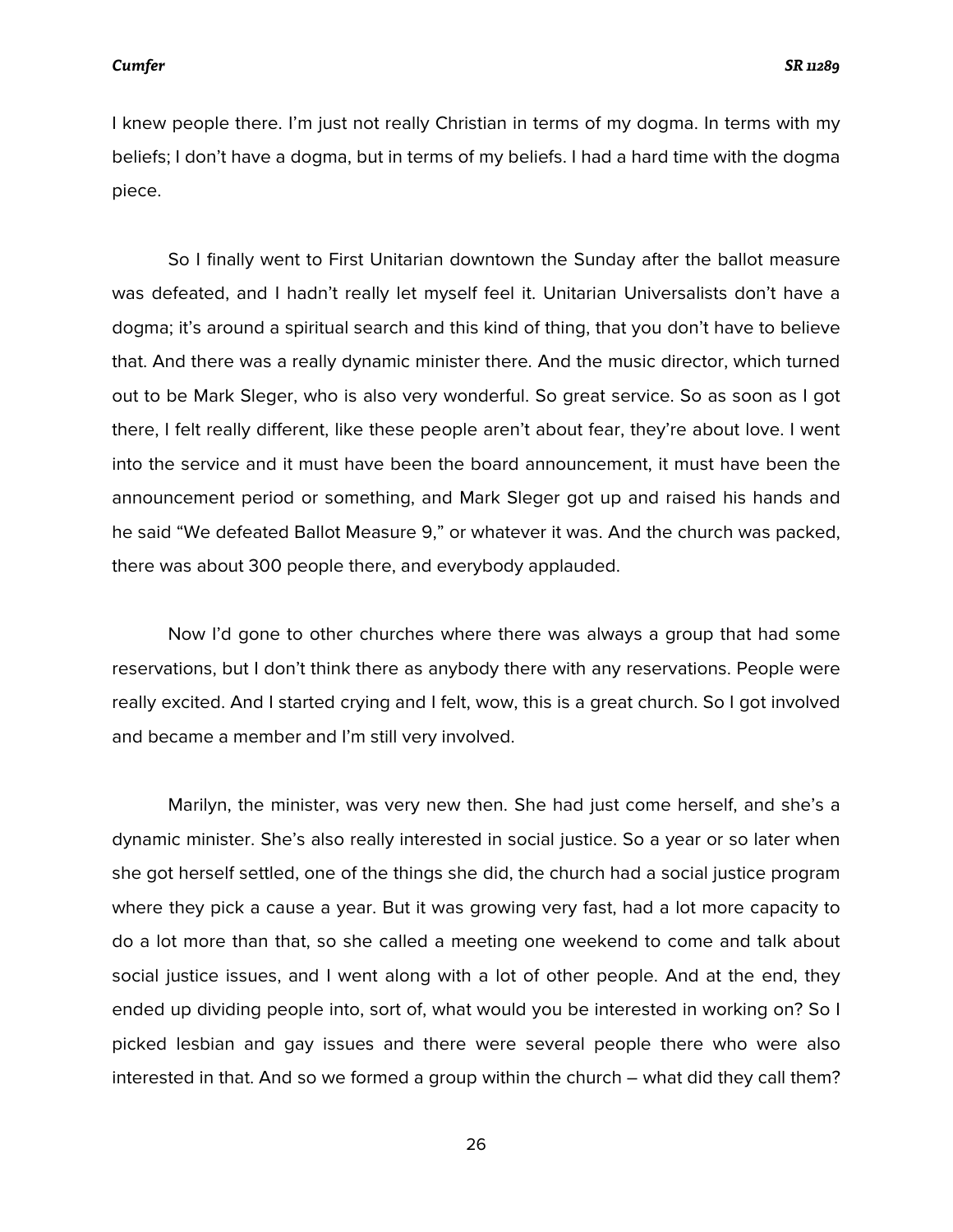Action group. We were, like, the gay and lesbian action group, or something like that, along with a bunch of other groups formed that day. So mainly, the extent of what I have done as explicitly gay and lesbian things, a lot of it has been done through that since then. Well, I mean, initially it was through that.

The next ballot measure came up and there were about – we sort of invited the church and anybody with the church that was interested in working on it to come, and like 70 people came [Laughs] and expressed interest. Some of them went out and actually joined the campaign against the next ballot measure in 1994. One of the things that I thought would be good to do was - because a lot of the gay community then was antichurch still. There were a few people who went, and M.C.C. [Metropolitan Community Church] was around, but most of the people really disliked the idea of church; it was anathema.

Before, in 1994-1995, I'm not sure, we did a gay pride service. We had a beautiful sanctuary there and so we did a service right before the march, because in those days the march was on Sunday. I think it was on Sunday. No, maybe it was on Saturday. So we did a service, must have been Saturday, because we did a service in front of it. And the first year, both our ministers came and we had Marc Belentini, who was a gay minister in our denomination in San Francisco, who was very well known, come up and Thomas Lauderdale played the piano. And it was really a - the church was full, I don't know what it filled, I think it fits two or three hundred people.

Lots of people came, including one woman who told me later she was there as a teenager, and she was started getting interested in girls and her mom went to church there, and so her mom brought her to church, 'cause she thought that she ought to know that this would be okay. And she's now a minister in our denomination. She came out not to long ago, and said, "I don't know if you know who I am, but I came to your service."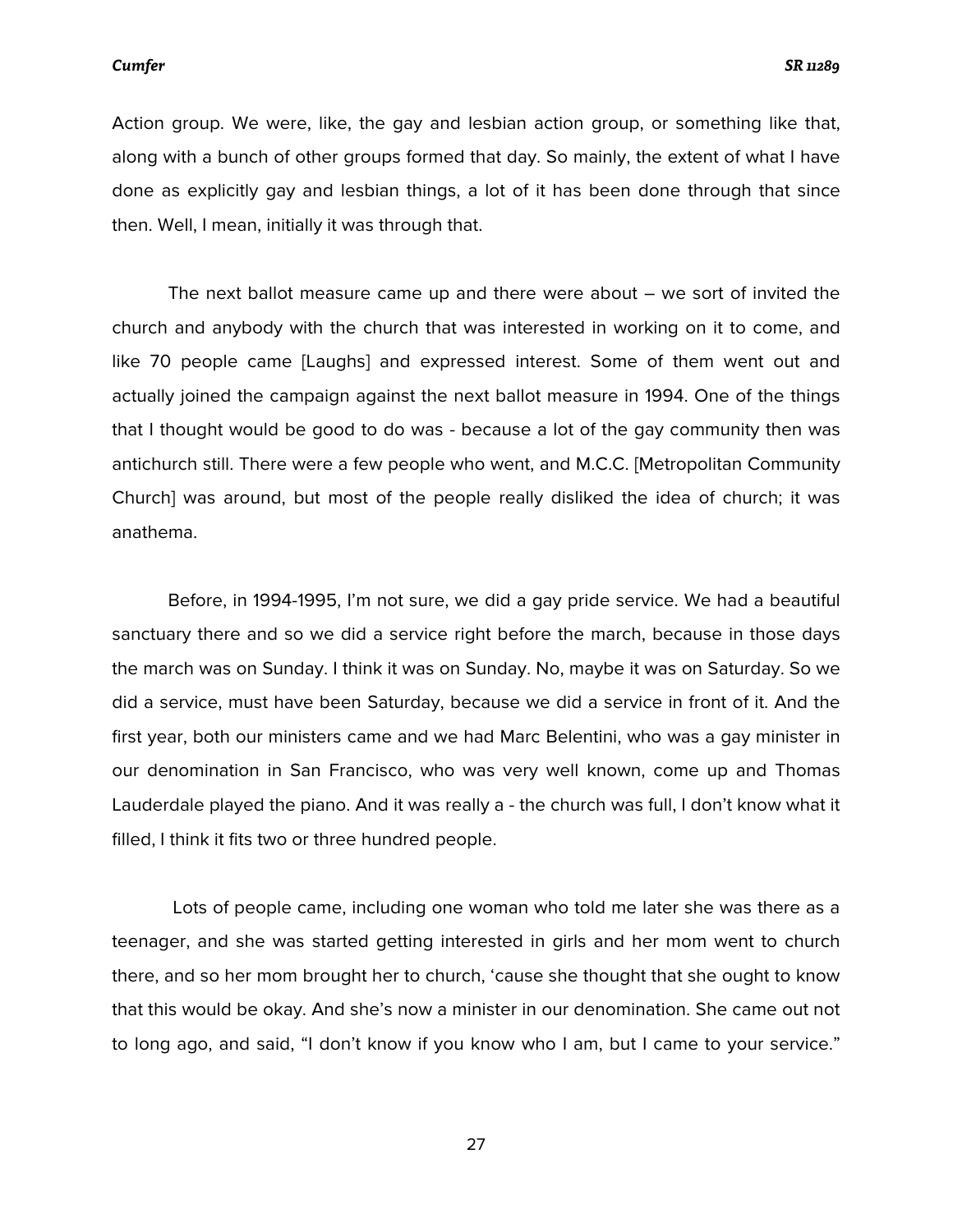[Laughs] So I really got into the youth thing. So, anyway, that was really good that we have a presence at the parade, but it was nice to actually have the service.

Okay. I probably covered most of everything I can think of.

EF: I had a question. When you were working at the law firm and you guys were working on persuading judges in the early part of the queer adoption work, did you guys consult any other sector of the queer advocacy community? Or did you just do it kind of autonomously? As you were - I don't remember the name of the group was.

CUMFER: Oh, Community Law Project?

EF: Yeah. Did you guys make the decisions yourself or did you feel, like, obligated to consult other people who were working on issues in the community?

CUMFER: Well in the late 1970s, there weren't other people working on issues of the community. [Laughs]

EF: Oh, okay! [Laughs]

CUMFER: I mean, we were it. You know, except for the group of folks that went down to the legislature. In fact, I went once with my partner at the time, my girlfriend, 'cause she was testifying. She had kids and she was testifying, and I went down to support her.

But nobody was talking about custody. I can't imagine that was even in the agenda. It would have been way too political. And frankly, the men weren't that interested in it. [Laughs] And I don't blame them. I mean, it would not have been politically feasible to take something like that. They couldn't even get through something simple like job discrimination.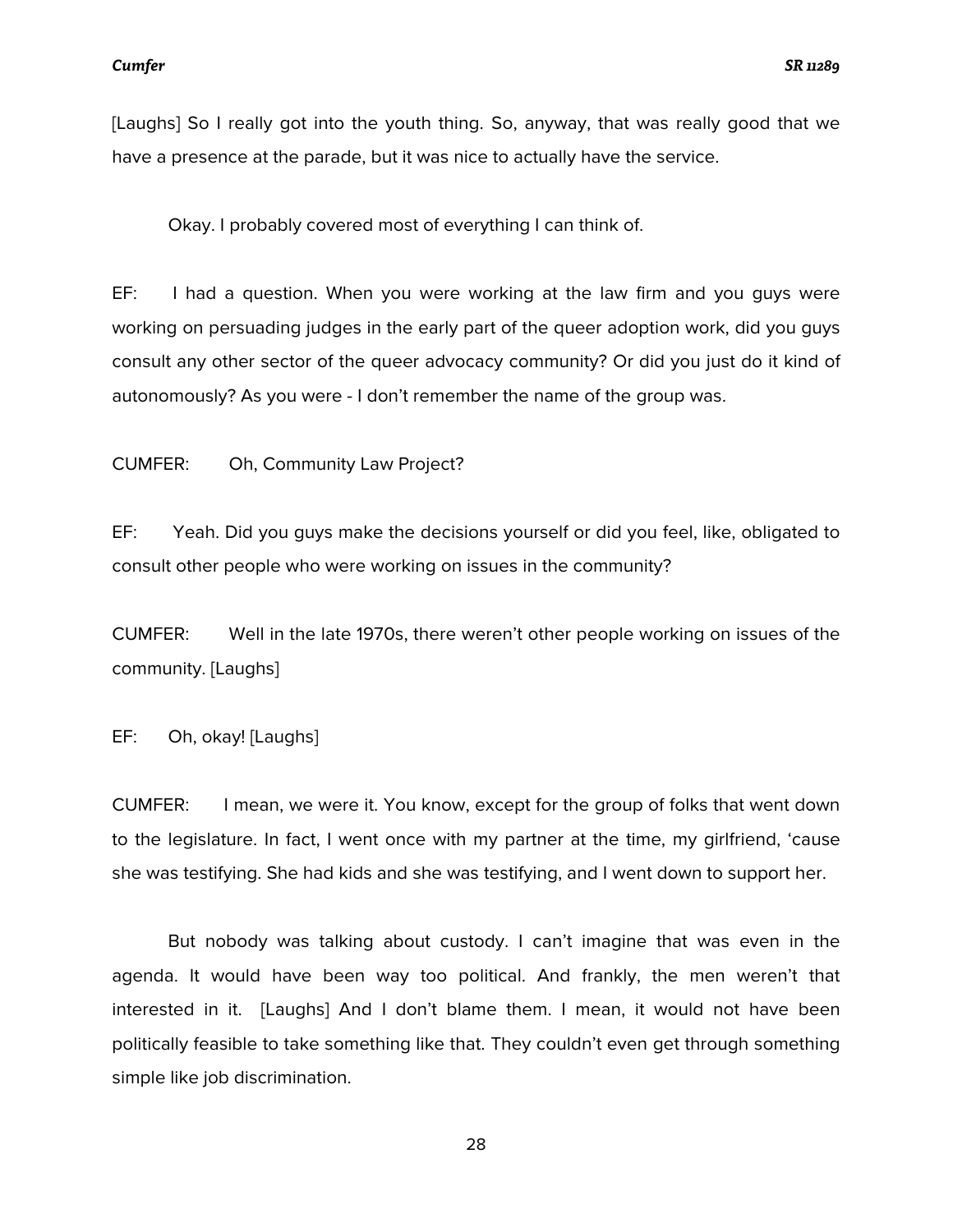So, I'm trying to think who else, what other groups there really were. Well, if there were groups, I don't remember them or didn't know about them outside of, whatever that group, there was the group that was mostly men, who were doing the legislation. And their name went through various iterations and I don't remember what it was then. I don't think it was Portland Town Council. It might have been, but that totally wasn't their issue.

So, who did we talk about? We had a lot of support in the women's community, lots of people, of course, wanted custody of their kids and there were many horrible stories about custody fights. And in the 1980s many horrible stories, because Karen Thompson - I don't know if you followed that? In the 1980s there was Sharon Kowalski. You all learned about that?

EF: No.

CUMFER: Oh, okay, that's a slightly different story.

And, you know, we just had a lot of support and people would come and do donor insemination agreements and came to us for their custody work, because, you know, we were it. I can't think of anybody we would've gone to? I mean that is a good question, but really it wasn't like now. [All laugh]

And a piece of what happened, I mean, although it's national, but it had this local resonance, 'cause the woman was amazing. I wonder what happened to her? Her name was Karen Thompson and she had a girlfriend named Sharon Kowalski and the lived in some little town in northern Minnesota and they'd been together for about four years and her girlfriend was in a really bad auto accident and became, left her much impaired mentally and physically. And so the fight became over who got to see to the care. Because Karen wanted to do it, she was like her spouse. But her parents wanted,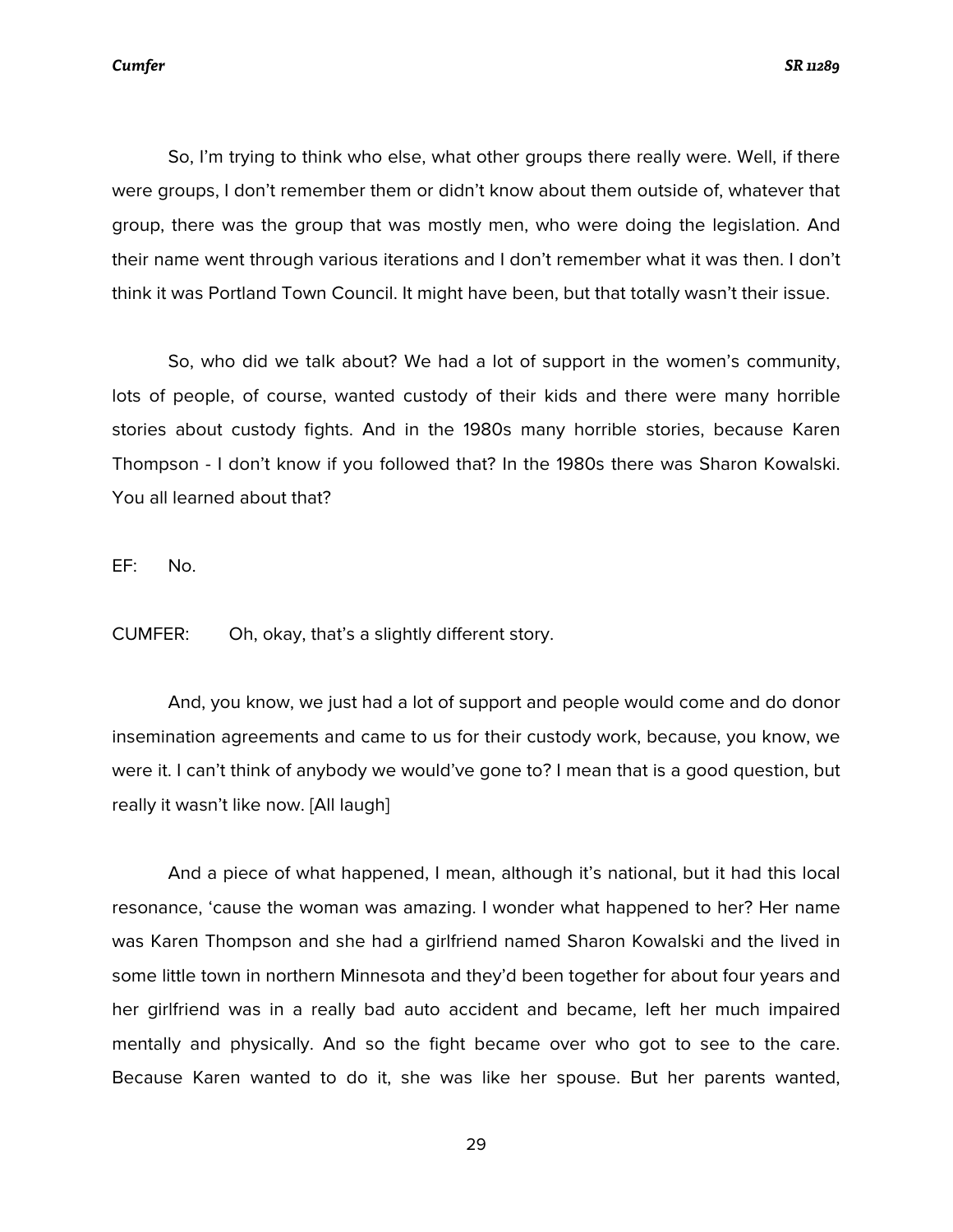Sharon's parents stepped in and insisted they had the right to do it. And Karen would have been much more successful. She would go every day and work with her and keep her hand from doing this [Makes a fist] and stuff like that, a whole bunch of stuff. She was really - I think she was, maybe, a gym teacher at a college or something and she had a physical therapy background. And the parents just, kind of, basically believed that the daughter was tragically – you know, there wasn't much they could do for her, and so their idea was to more leave her alone.

So for a while, [Karen] did have access to her and was making some progress and then the parents got some orders. They went to court dozens of times over this case, dozens of times over the years. The parents won sometimes and then Sharon would regress. But ultimately, after many years of fighting, Karen finally won the right to have the say in her care.

But it became a national issue. It was in the media a lot. *The New York Times* covered it; a lot of people covered it. And really it was very tragic for her, 'cause Karen went hundreds of thousands of dollars in debt. She didn't have that much money, even though she had a cheap attorney. It was just extremely costly, and her family had access to the money that Sharon got 'cause of the automobile accident. So they used that up fighting this case, I think. [Laughs]

But it really raised people's awareness around the country about things like some of the things that were doing, like getting medical authorizations to say who gets to prescribe your treatment. Ultimately, legislation was passed that allows people to say in a legally binding way, healthcare power of attorney, who gets to do your treatment. But in the 1980s we were kind of making the forms up, and then having to work with the doctors and hospitals to say, "Won't you honor these?" So in this area most of them would, after some work. But it didn't become law until maybe the late 1980s or early 1990s to where they had too. And now, of course, now they give them out to you when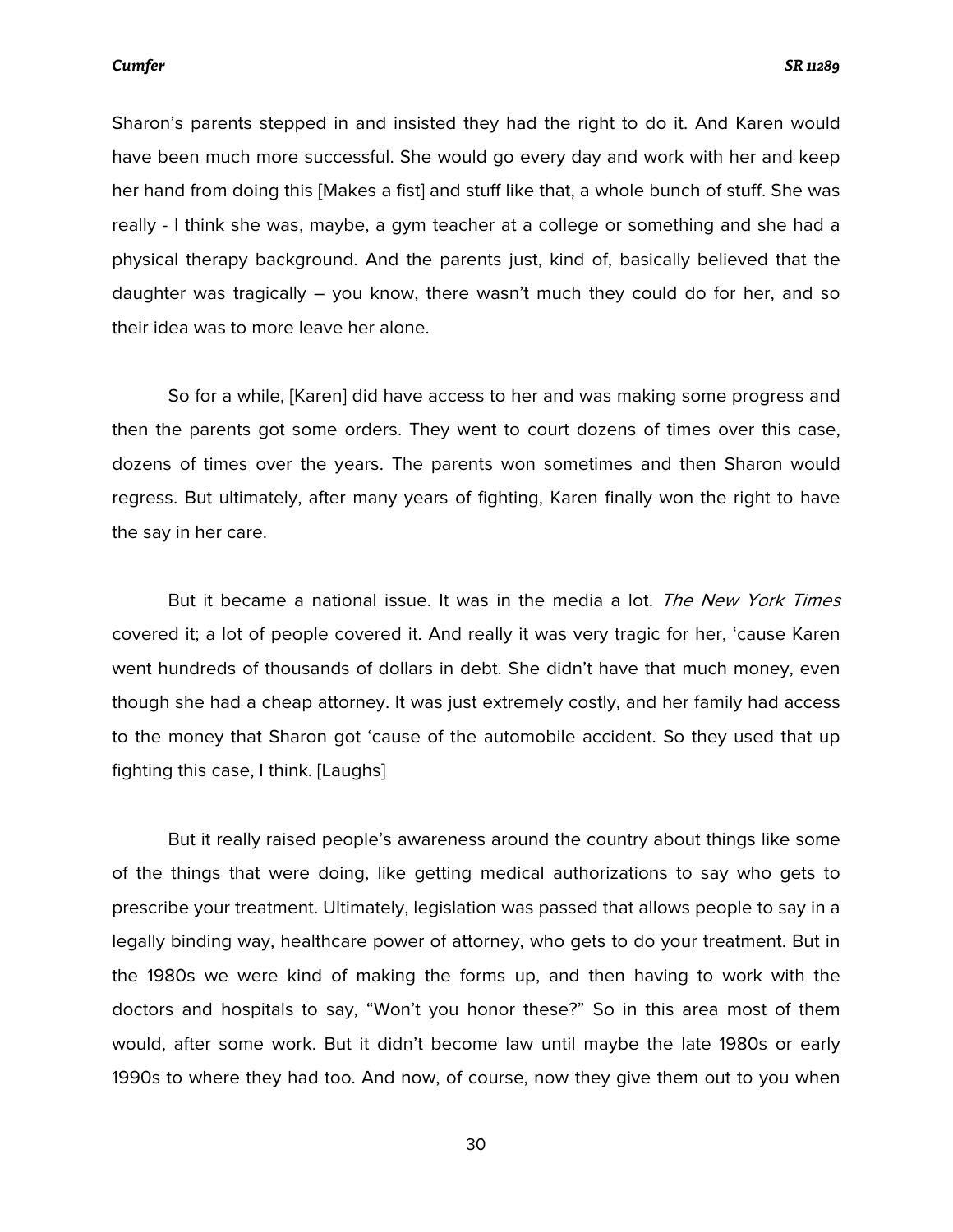you go in, 'cause actually it turns out that most of them don't care. They just want to know who the best person is and who they can talk to.

But anyway I kind of digressed. But she came; Karen came. She stayed here one night to speak to the Lesbian Community Project when we did our opening of our big conference. After about a year and a half of organizing, we had a big conference and she came and spoke to the it. She was a terrific, terrific woman, I got to say.

She was under huge stress and held it together to do all that; very committed. It's a big personal cost, not only financially, but just emotionally, to lose your partner and then have to deal with somebody that is disabled. And all the issues that happened when your partner is disabled and what does that mean? Do you have other relationships and all that kind of stuff. I think that mostly hadn't occurred to her yet, but it was starting to occur to her, and you know, just a huge strain of her family opposing her and having so much difficulty getting to see her girlfriend and then all the media attention. She'd go home and say, "My answering machine is full of messages from the various media people and I can't ignore them." Anyhow. But she was basically one of those human beings that you knew what a really good human being.

I'm trying to think about when we really started having – well, the AIDS epidemic brought out more openly a lot more open discussion. Of course, all of that brought out the O.C.A.

EF: When you were doing the adoption cases, how long did it take for - or was there a media gaze on that? Did it ever really get to the point where people were commenting on it? Was there any public commentary in the media, or anything like that?

CUMFER: There wasn't for this case. Well, for one thing adoptions are private.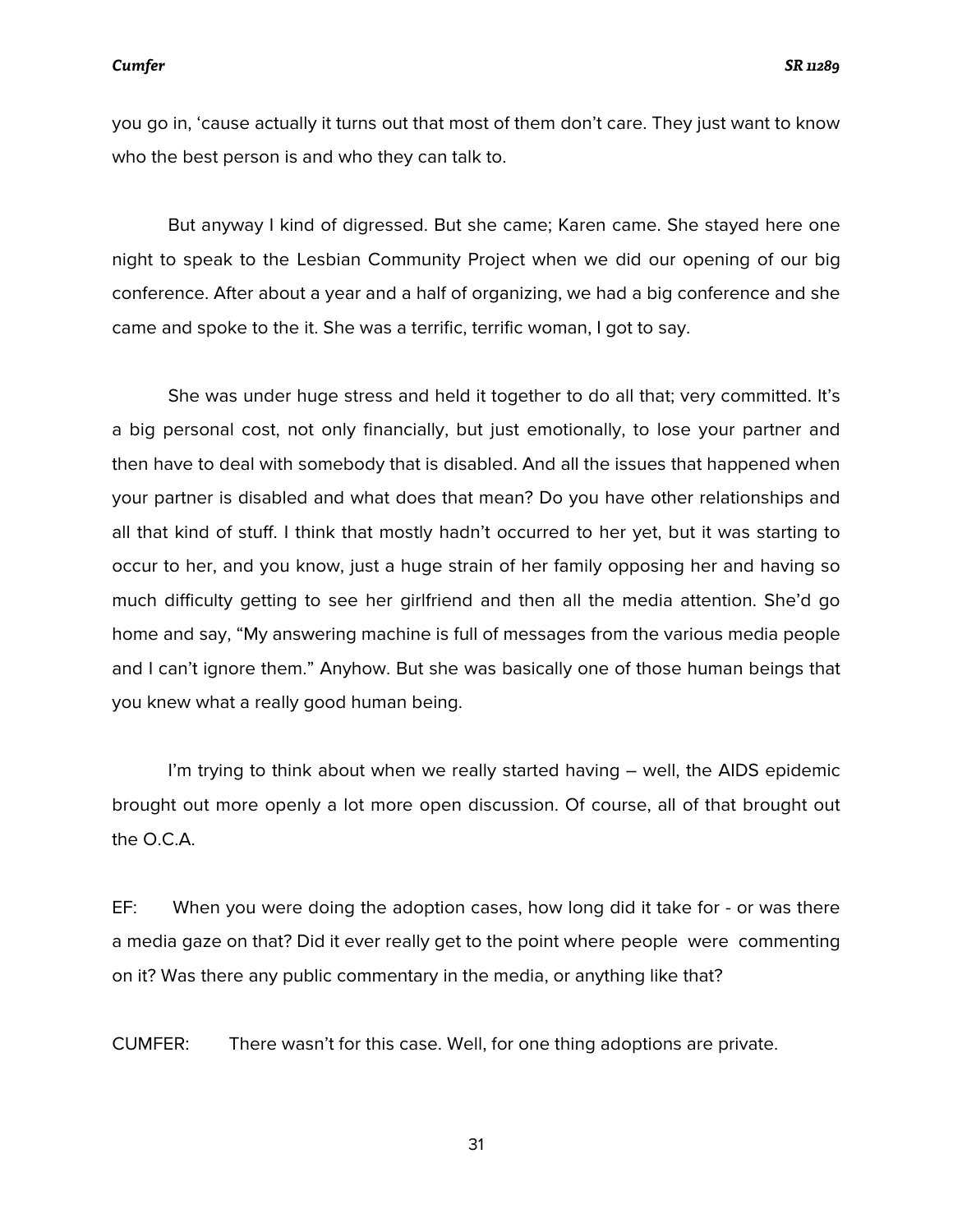EF: Oh. That answers that.

CUMFER: So the media doesn't have access so the couple would have to decide to take it out to be more public and they were willing for me to send it to other attorneys, but they didn't want to be public. Probably part of it may have been their daughter and one of them had, you know, she was here on some kind of, she was a resident of another country, here on some kinds of permanent visa status - I don't know what it was, but she was a little concerned. Probably a lot concerned, given the government's attitude about [Laughs] homosexuality and immigrants in those days, that she didn't want to have that restricted and be sent back.

Now the child is grown up. Actually, who wants the media attention is the girl who's grown up and she actually thought about  $-$  gosh, I guess this year is the  $-1$  guess it was the 20th anniversary, in 2005. She wanted to do some kind of thing, and one of her moms was still a little reluctant for those same reasons. I think less concerned, but was kind of ambivalent, and it just never got organized. Now that I think about it, next year will be the 25th year.

So what did happen was that [their daughter] did go online and - I probably shouldn't say her name, but anyway she happened to go to, for some reason, she went to the National Center for Lesbian Rights Project a year or two ago and found that they are claiming they had done the first case in 1986 or 1987 and she was furious. [Laughs] So she got me all wound up over this and wanted those folks to correct it and say I'm the first case. So she contacted them and they said they were going to change their website. I mean, I don't really care, but it mattered to her.

So, I don't know, maybe there'll be something next year, if she can talk her folks into – I don't know. The one parent's fine with it. The other parent would be okay with it except she doesn't want to be excluded from the country. [Laughs]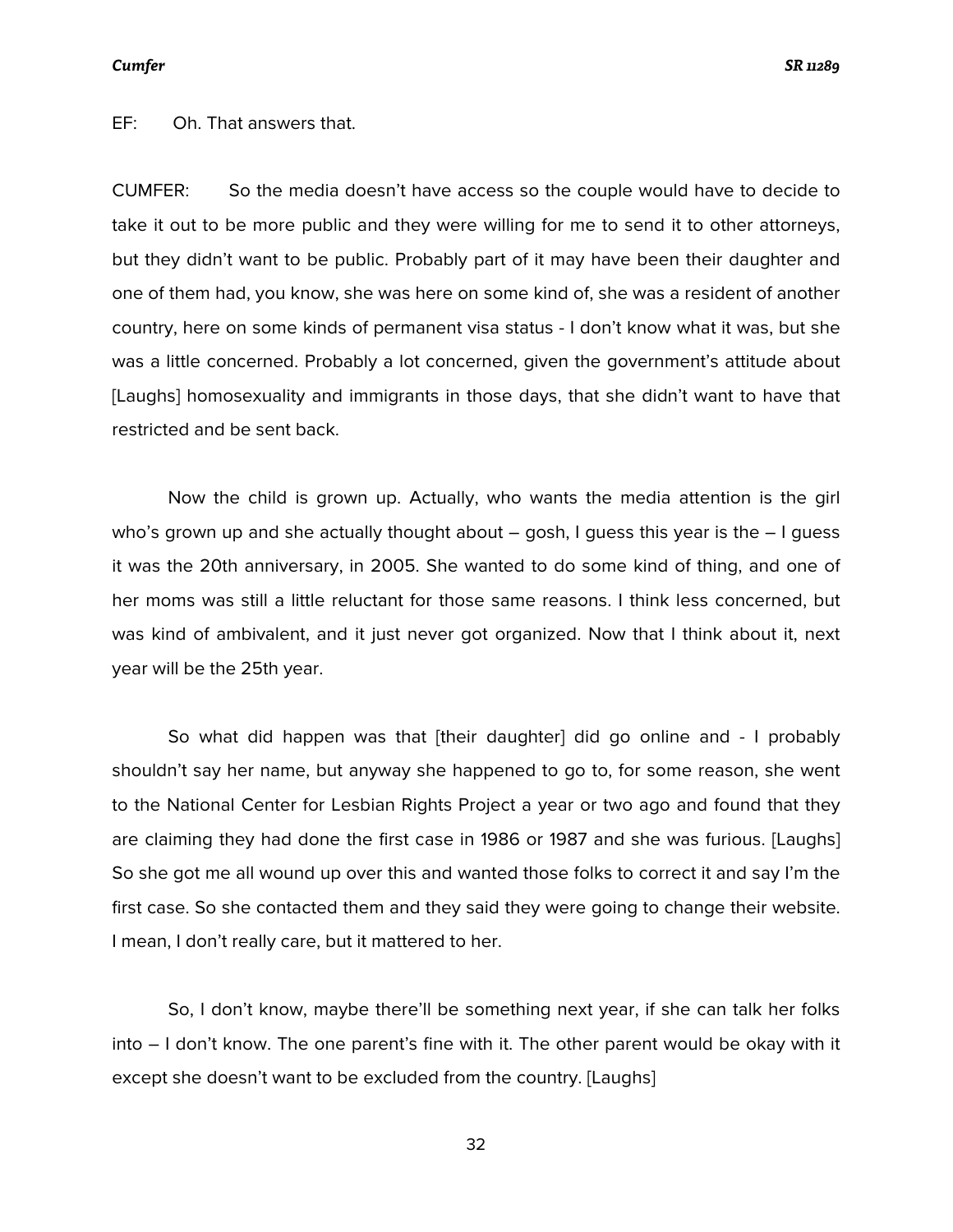### *Cumfer SR 11289*

EF: Did you have any other questions?

TA: No, that was great. Thank you.

EF: That was a pretty good timeline. [All laugh]

CUMFER: I'm sure there's stuff I left out.

EF: But for you as, sort of, as an activist, just kind of clarifying, so was it really - to get some sense of community and politics, when the AIDS epidemic came out, did you see was that kind of taken as a something that was a unifying force that - you said that earlier it helped to deconstruct the gender issue that had split the community earlier. Did that serve as a bridge?

CUMFER: It would be my perception in the long run, yes. I think initially there was still a lot of learning on both sides, and I think one of the pieces for women probably initially was more along the lines of: is this really our issue? And women do get AIDS, but not in the same way or as often as men do. So there was a movement of let's have breast cancer awareness, why are we are just on AIDS awareness. So that's fine, I think a little of it was a reaction to -.

But then the epidemic was so awful. I mean, everyone knew people who were dying and it was so senseless and the government's response was so, you know, awful, that I think more and more people got involved and actually working for it. More and more women, that is to say, got involved and working for it, because it was just terrible.

When I went to the conference in San Francisco, I remember this one in 1988 where the lawyers were finally getting together, Roberta Achtenberg spoke at that, she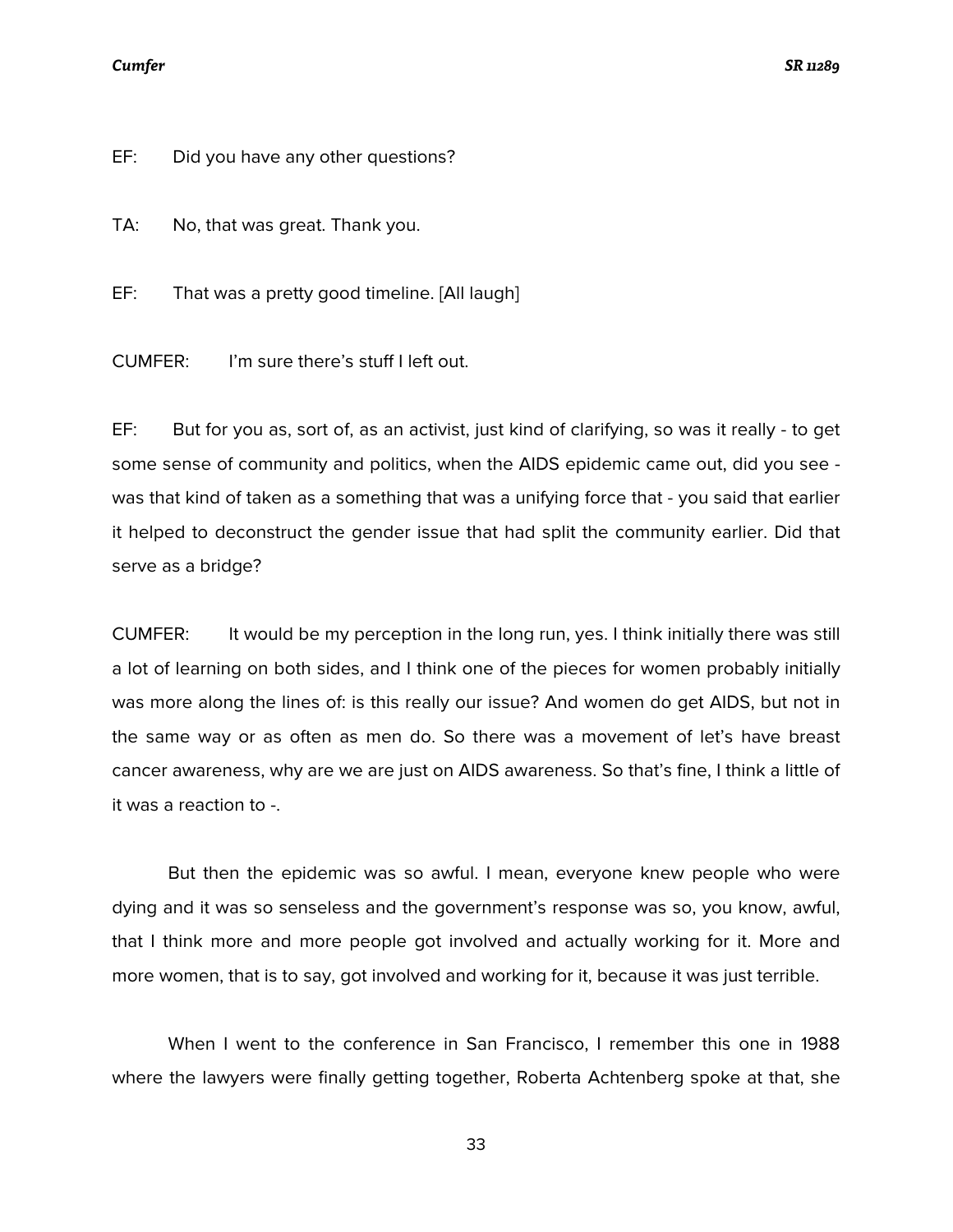said, "You know, when I went to law school (and I bet a lot of you did too) we thought we'd come out and impact litigations or that. I don't think any of us thought we would be doing estate and probate work; not this early." But, of course, everybody was doing a lot of it. It was truly sad.

So I just think that it's just the depth of how awful it was that, yeah, more women got involved in AIDS work and probably men got more used to the idea that [Laughs] women are equals. That, and – so, I think that certainly started the process. I think that what really cemented it, was the ballot measures. But I think that had a lot to do with, let's all get over this gender stuff [Laughs] and work together. I'm sure it's still issues and maybe some people would disagree with me about that. I'm sure it's still somewhat of an issue for some people, but not like it used to be. There's nothing like an enemy, whether it's a disease or an indifferent government or the O.C.A., [Laughs] to kind of make you go, oh, we have a lot more in common than we thought about. It'd be interesting to ask that question to other people, too.

One of the other issues that we struggled with was, we really haven't be as successful has been race, I think. That's always been a big issue from the beginning. I can remember people talking about that in the early 1970s, but it's – so, there's probably been some progress, but I think that's probably been the issue that has been the toughest for everybody. You say has it really been bridged, I'm not sure if you ask people in communities of color if they feel like it's been bridged, if they would say yes. I think they might not. They might say it's been kind of incomplete.

EF: Any final questions or any final comments for the transcription?

CUMFER: [Laughs] I don't think so.

EF: 'Cause I think it's done.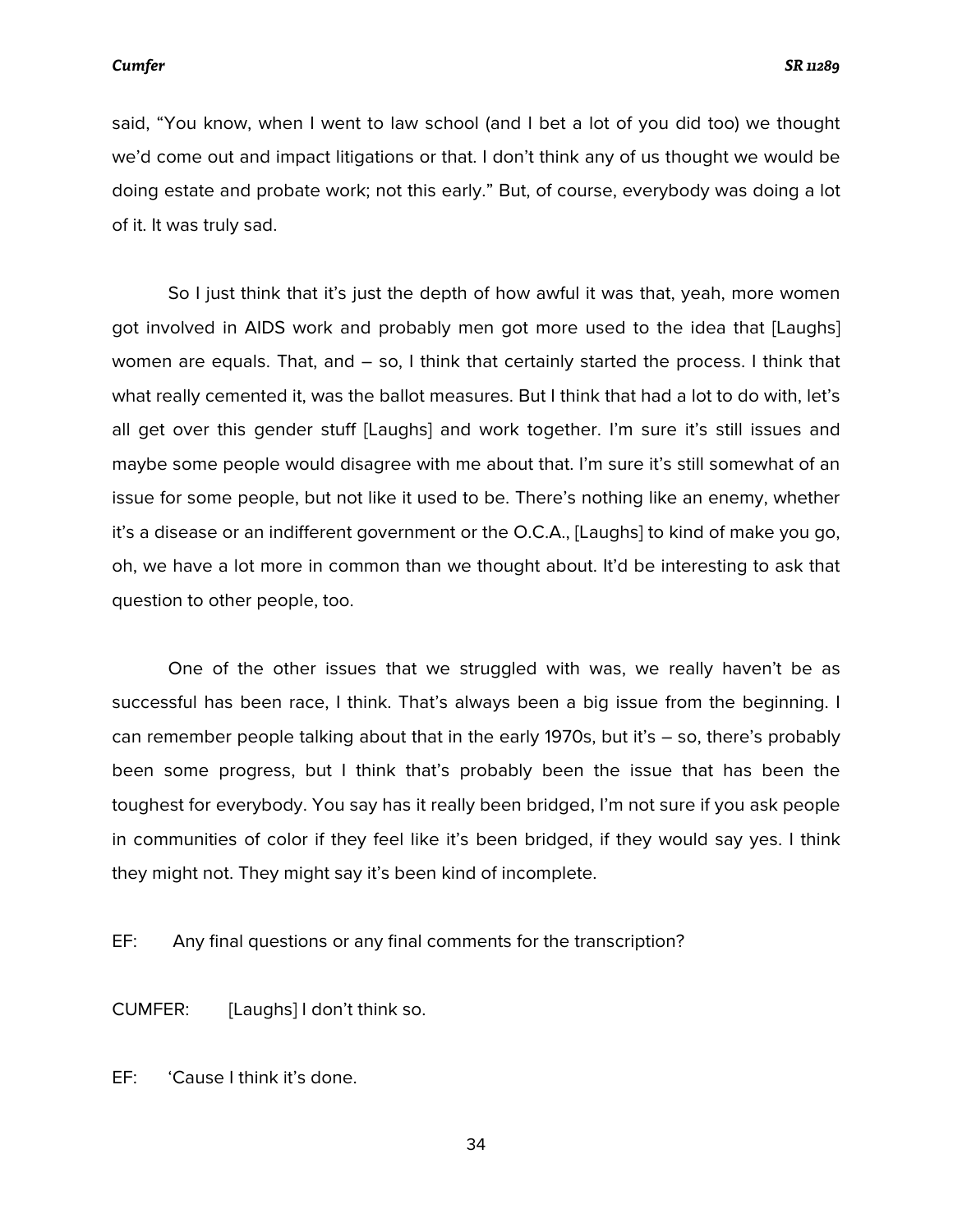TA: No, thank you very much and thank you for talking to us today.

CUMFER: Well, yeah. I'm glad you came. I really appreciate you doing this.

TA: What we'll do is, we'll transcribe it. Probably by Tuesday, it'll be done. We'll send you a copy of it, so you can see it and proofread it. And we'll definitely change the names of the people that you spoke of.

CUMFER: Oh, okay. Or you could get their permission too, if you want. Do you want me to ask [REDACTED] if you can use her name? She'll probably – as long as it's not her last name, she probably won't care. I mean, people will know who it is, but lots of people know who she is.

So, how did you all get interested? Are we off the tape yet?

**[End of Interview]**